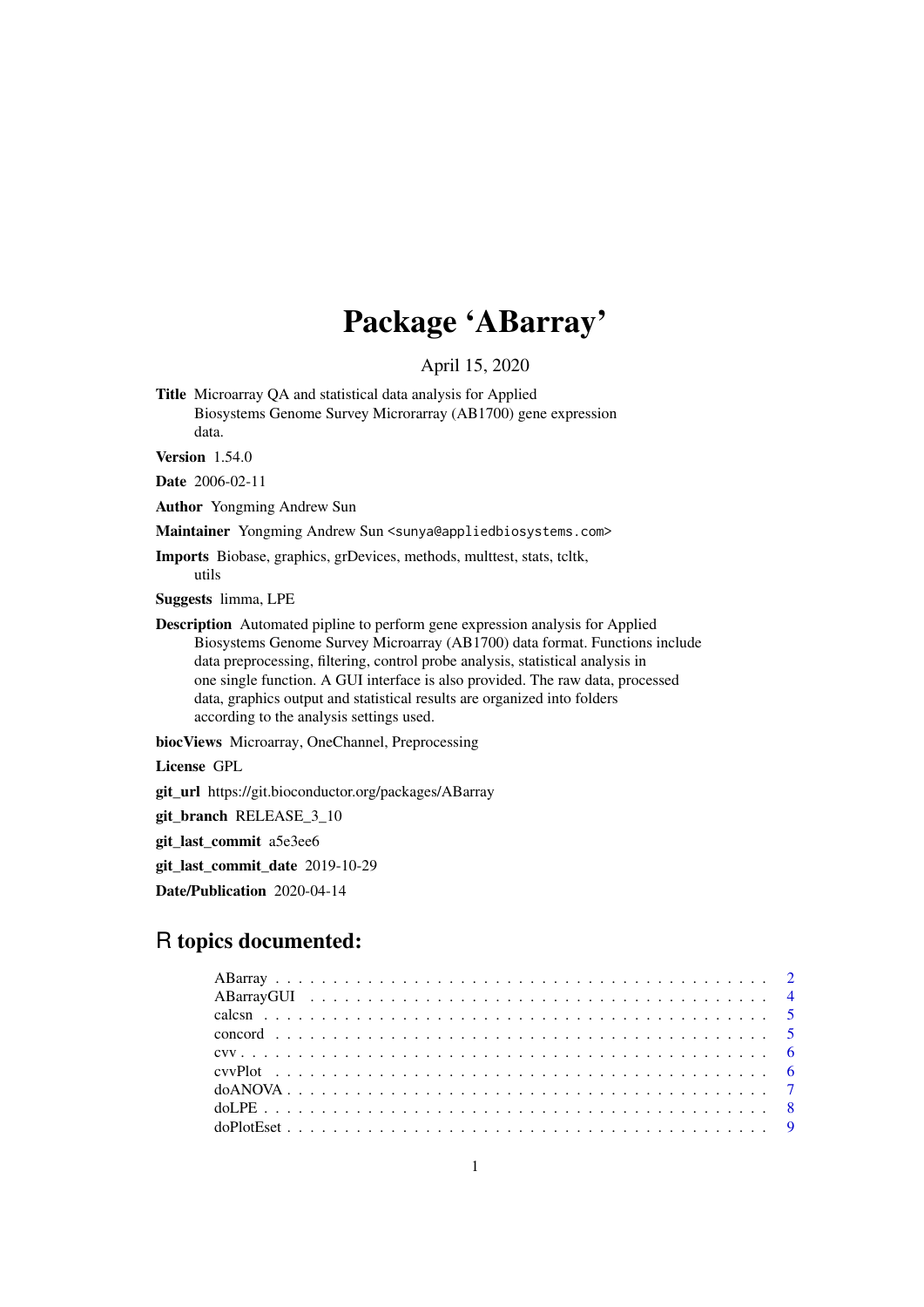#### <span id="page-1-0"></span>2 **ABarray**

|       | mvaPair <sub>2</sub> |    |
|-------|----------------------|----|
|       |                      |    |
|       |                      |    |
|       |                      |    |
|       |                      |    |
|       |                      |    |
|       |                      |    |
|       |                      |    |
| Index |                      | 25 |
|       |                      |    |

ABarray *Utility to perform QA, data transformation and statistical analysis*

# Description

(1) Read output from AB1700 software output; (2) Create raw data QA and associated plots including boxplot, control data signal plot; (3) Missing value calculation; (4) Create MA, scatter plot; (5) Perform quantile normalization; (6) Perform t test and fold change, or ANOVA (using separate function if more than 2 subgroups). (7) Create heatmap with hierarchical clustering. (8) The results are either in graphics or text files.

# Usage

ABarray(dataFile, designFile, group, test = TRUE, impute = "avg", normMethod = "quantile", ...)

#### Arguments

| dataFile   | csv or tab delimit file contain expression measurement that are output from<br>AB1700 software                 |
|------------|----------------------------------------------------------------------------------------------------------------|
| designFile | Experiment design file, including information for sample type and additional<br>phenotype information.         |
| group      | Specify which group statistical test will be performed on. The samples will be<br>ordered according the group. |
| test       | Specify whether to perform t test. By default, t test will be performed using<br>specified group information.  |
| impute     | Treat flagged value (above 5000) as missing value, and impute the missing value.                               |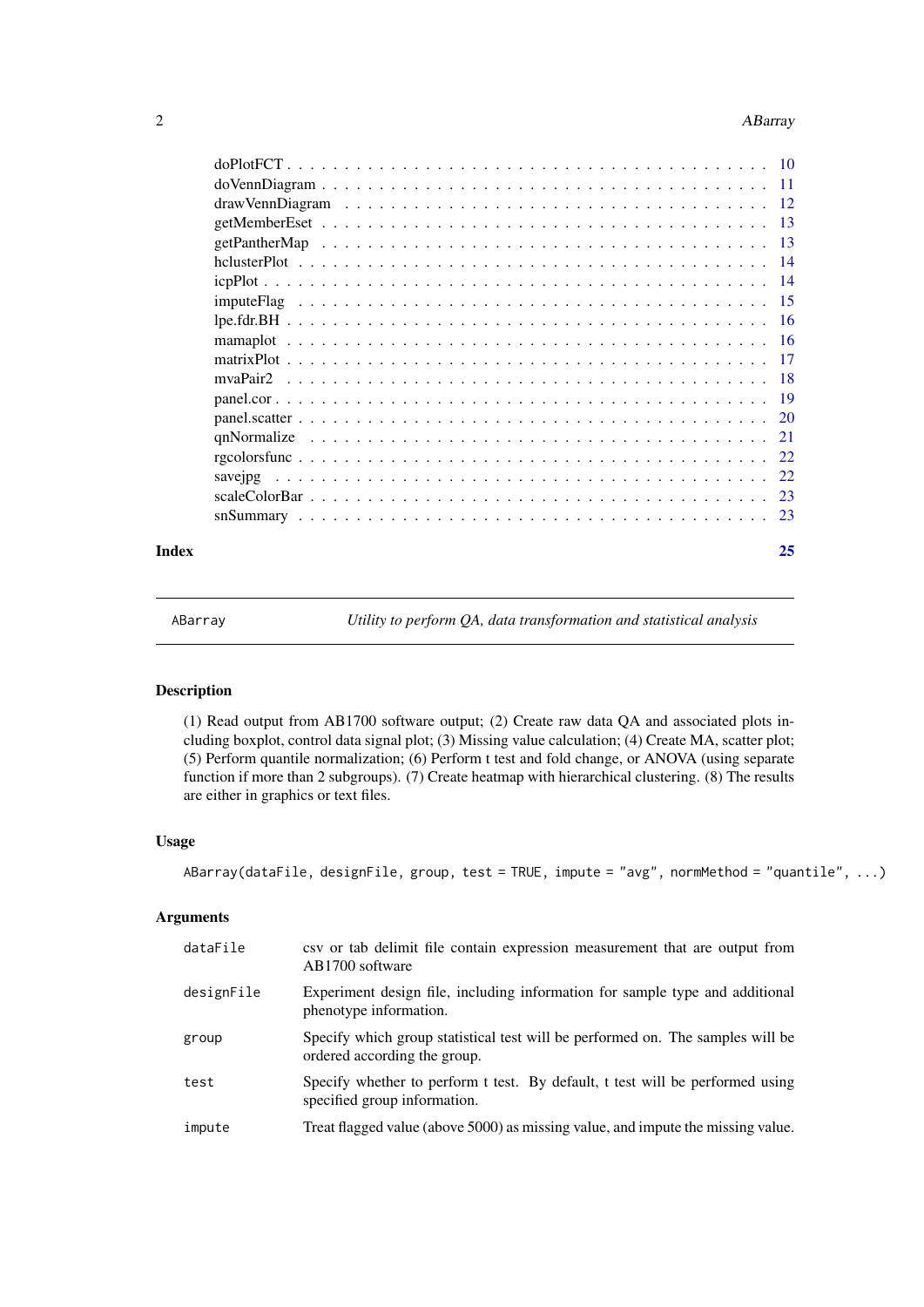#### ABarray 3

| normMethod | The method of normalization. The default is "quantile". The following norm-                                                                                                                                                                                                                                                                                                                 |
|------------|---------------------------------------------------------------------------------------------------------------------------------------------------------------------------------------------------------------------------------------------------------------------------------------------------------------------------------------------------------------------------------------------|
|            | Methods are supported: quantile, mean, median, trimMean, and trimAMean.                                                                                                                                                                                                                                                                                                                     |
|            | If the parameter value is one of the supported normMethods, the analysis will                                                                                                                                                                                                                                                                                                               |
|            | be performed on the chosen method. If the parameter value is "all", the anal-                                                                                                                                                                                                                                                                                                               |
|            | ysis will be performed on quantile only, but the normalization results will be                                                                                                                                                                                                                                                                                                              |
|            | produced for each of the normMethods.                                                                                                                                                                                                                                                                                                                                                       |
|            | Additional arguments. Use snThresh and/or detectSample to perform filtering.<br>snThresh is the threshold of S/N value to be considered that the probe is detected<br>(default value $=$ 3, if snThresh is not specified). detectSample is used to deter-<br>mine if a probe should be included in statistical analysis (default value $= 0.5$ , ie<br>50% of samples in any one subgroup). |
|            |                                                                                                                                                                                                                                                                                                                                                                                             |

#### Details

The function works on AB1700 software export data file. It expects certain file format to work. The rows of the file represent probes. The columns should contain these headings: probeID, geneID, Signal, S/N, Flag, and optionally SDEV, CV, AssayNormSignal (these values will be ignored in the process).

It is optional to have control probes. If they are present, plots will be generated for the control probes and they will be removed for further analysis.

It is required to have an experiment design file in certain format. The rows of the file are samples or arrays. The first column should be sampleName. Perhaps, sampleName should be concise and no spaces between characters. Second and third columns maybe assayName and arrayName (arrayName is optional). Additional columns should specify what type of samples. Note: It is best to have assayName the same as in dataFile.

Group name should be the same as in designFile. The samples will be ordered according the group information. The samples within the same subgroup will be ordered together. Only one group is accepted.

If test is TRUE (default), t test and ANOVA (if applicable) results will be produced.

If impute is avg (default), the signal values of the flagged probes will be imputed from average of the subgroup only if there are 2 or more values remaining in the subgroup.

Even if snThresh is not specified in the argument, snThresh is set to 3 by default. If a value other than 3 is desired (e.g., 2), put 'snThresh =  $2'$  in the argument.

detectSample is also preset to a value  $= 0.5$ . This means that if a probe is detected in 50% or more samples in any subgroup within the group, it is included in statistical analysis. For example, if the group is named 'tissue', and there are 2 subgroups named 'lung' and 'liver', then, if a probe is detected in 50% or more samples in 'lung', it is included in the statistical analysis regardless the detectability in the other subgroup ('liver').

#### Value

An ExpressionSet object. The assayDataElement(eset,"exprs") will be populated with normalized signals, assayDataElement(eset,"snDetect") will be populated with S/N ratio values, and the phenoData slot will be populated with information from designFile. Further analysis can be performed on the ExpressionSet object with various R and Bioconductor packages.

#### Author(s)

Y Andrew Sun <sunya@appliedbiosystems.com>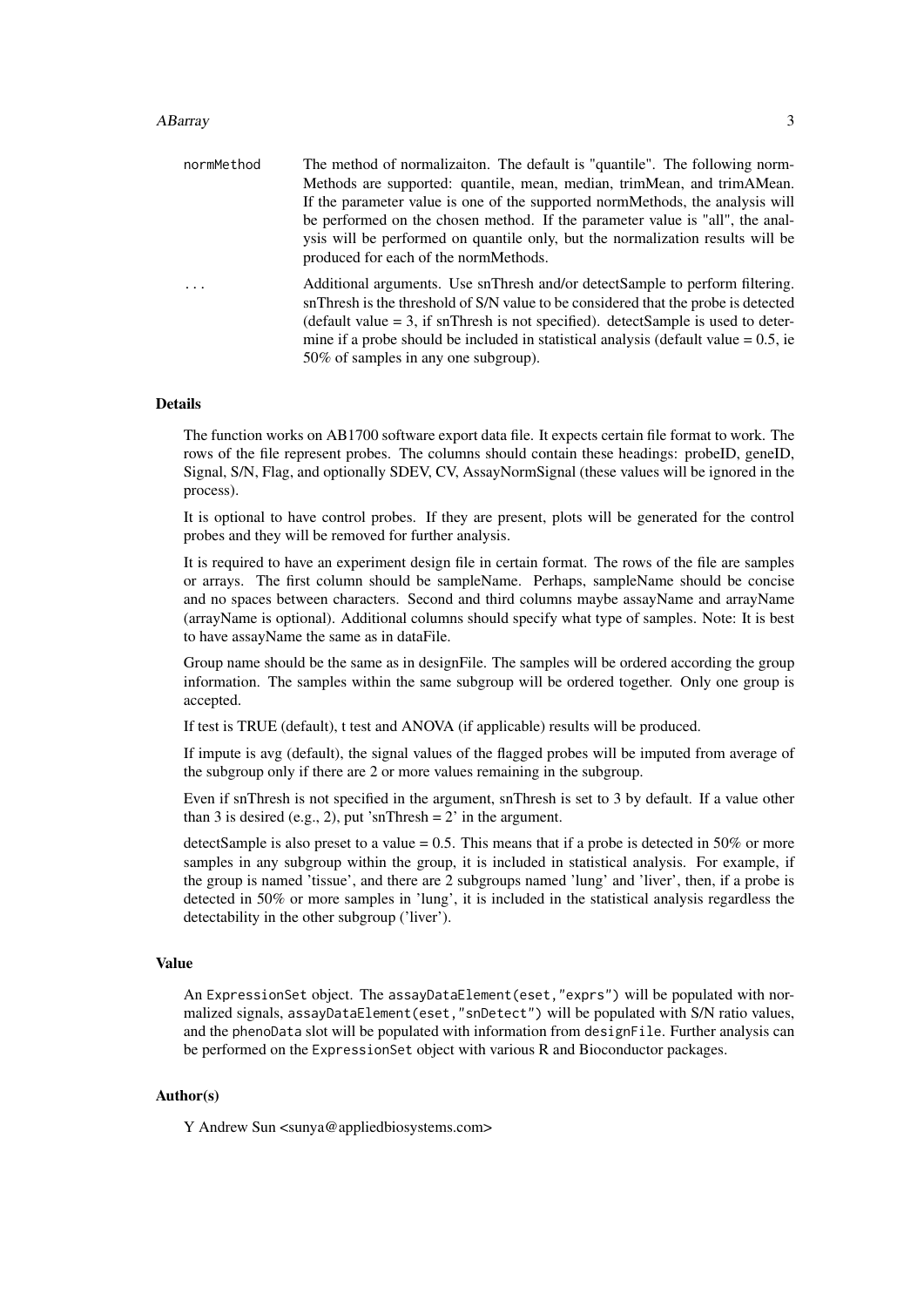### <span id="page-3-0"></span>See Also

doPlotEset, doPlotFCT, doANOVA, matrixPlot, mvaPair2, doLPE, doVennDiagram, hclusterPlot

#### Examples

```
#- eset <- ABarray(dataFile, designFile, "sampleGroup")
#- eset <- ABarray(dataFile, designFile, "group", detectSample = 0.8)
```

| ABarrayGUI | GUI for ABarray to perform QA, data transformation and statistical |  |
|------------|--------------------------------------------------------------------|--|
|            | analysis                                                           |  |

# Description

A front end GUI for ABarray package to perform data analysis.

### Usage

ABarrayGUI()

# Details

The interface gathers required paramters for the ABarray packages to run. See ABarray for more details.

# Value

No return values.

### Author(s)

Y Andrew Sun <sunya@appliedbiosystems.com>

# See Also

ABarray, doPlotEset, doPlotFCT, doANOVA, matrixPlot, mvaPair2, doLPE, doVennDiagram, hclusterPlot

#### Examples

#- ABarrayGUI()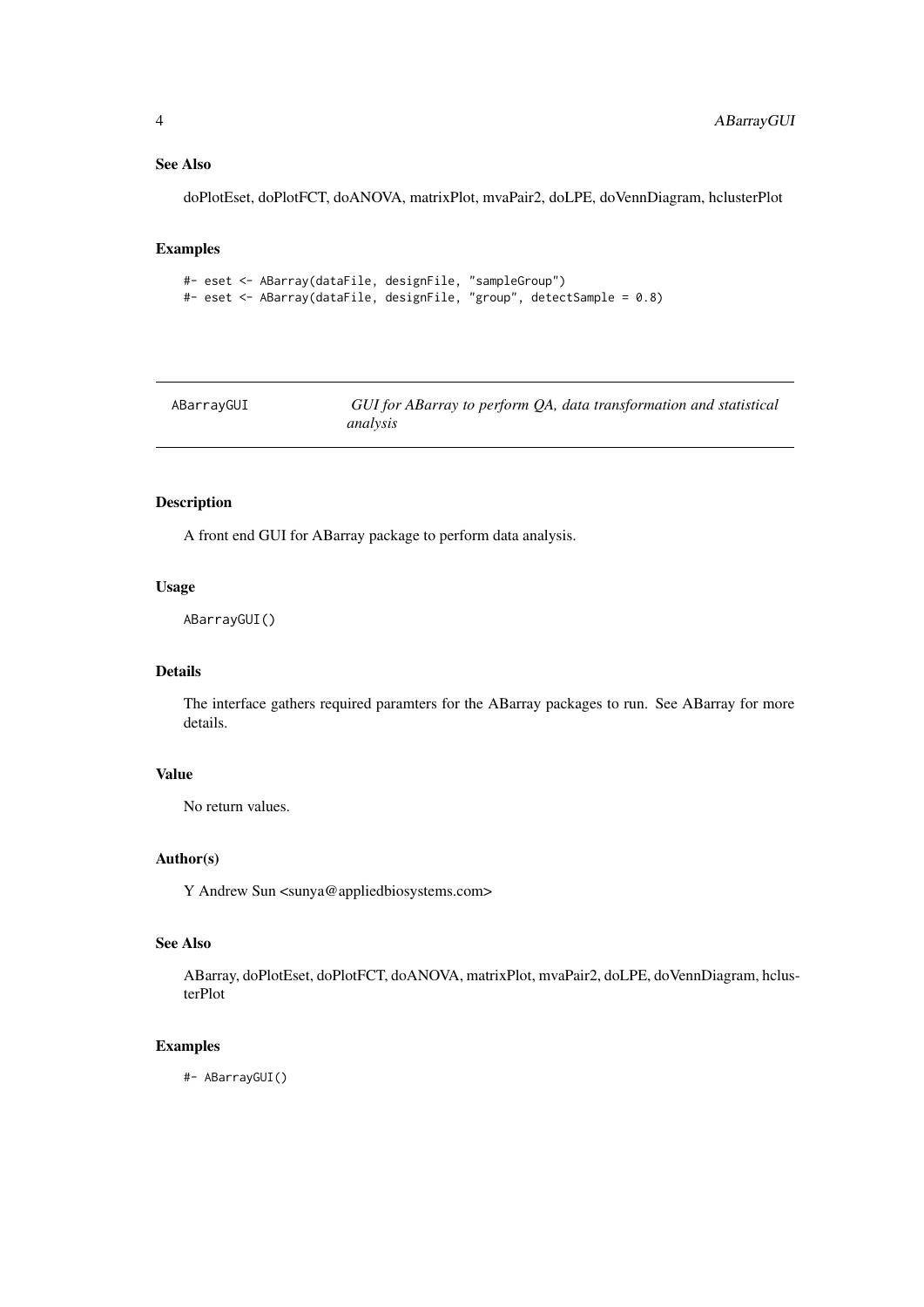<span id="page-4-0"></span>

Calculate S/N ratio summary for each group

# Usage

```
calcsn(sn, snThresh, pdata, group, grpMember)
```
# Arguments

| sn        | S/N ratio data                   |
|-----------|----------------------------------|
| snThresh  | S/N threshold filtering          |
| pdata     | experiment design                |
| group     | which group should be calculated |
| grpMember | optional, members of the group   |

#### Value

data matrix

# Author(s)

Y Andrew Sun

concord *Calculate signal detection concordance*

# Description

Calculate signal detection concordance between columns using S/N threshold (default = 3)

#### Usage

concord(sn, snThresh = 3)

# Arguments

| sn       | a matrix containing s/n ratio       |
|----------|-------------------------------------|
| snThresh | S/N threshold to use, default = $3$ |

# Value

a matrix with the concordance

# Author(s)

Y Andrew Sun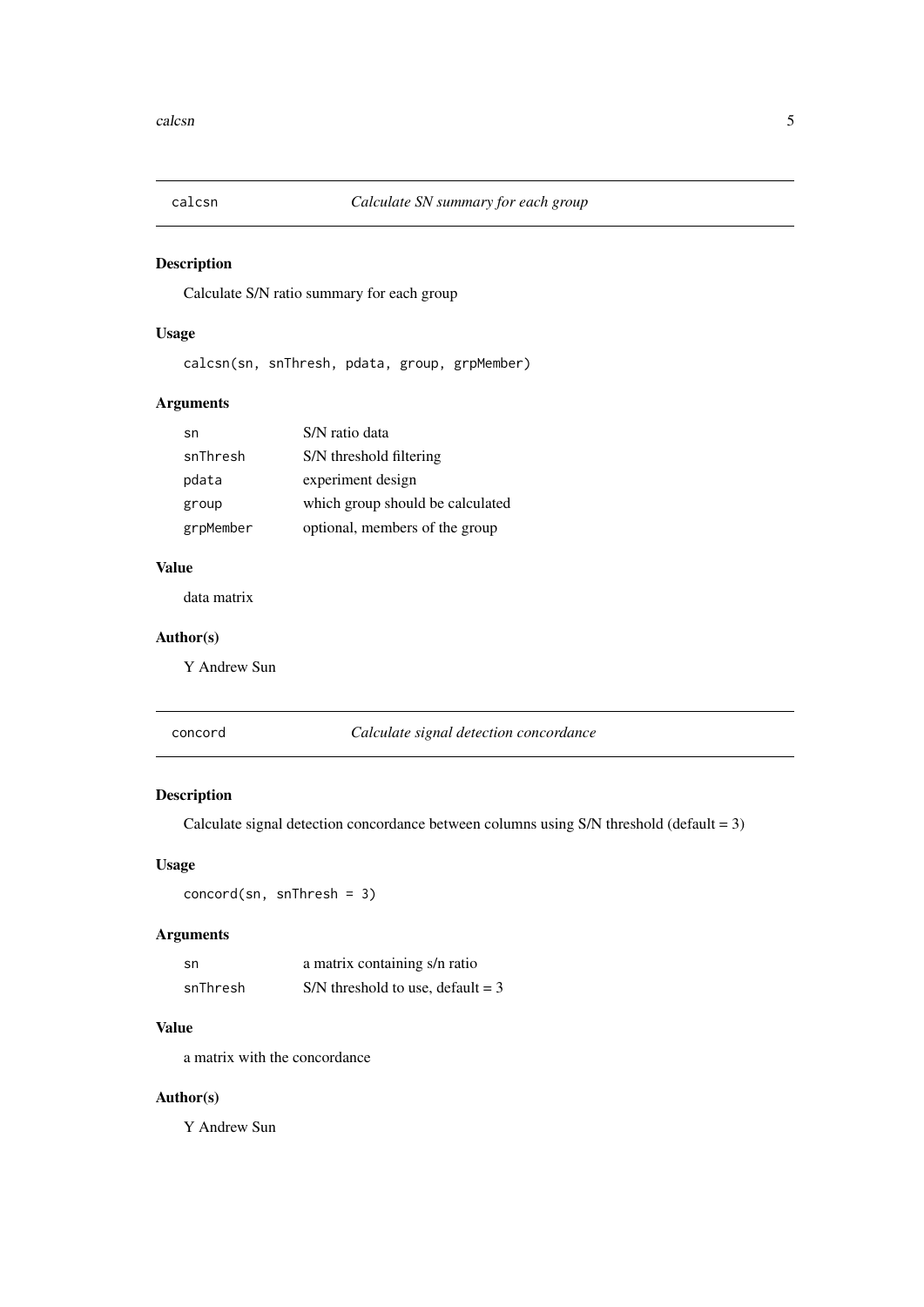# Examples

#-concordance <- concord(sn) ##- sn ratio matrix

<span id="page-5-1"></span>

| CVV                | CV calculation                                 |
|--------------------|------------------------------------------------|
| <b>Description</b> |                                                |
| Calculate cv       |                                                |
| <b>Usage</b>       |                                                |
| cvv(data)          |                                                |
| <b>Arguments</b>   |                                                |
| data               | data matrix contain expression values          |
| <b>Value</b>       |                                                |
|                    | vector of cv for each gene or probe            |
| Author(s)          |                                                |
| Yongming Sun       |                                                |
| cvvPlot            | Plot CV value                                  |
| <b>Description</b> |                                                |
|                    | Plot CV value against average intensity (log2) |

# Usage

cvvPlot(data, name)

# Arguments

| data | vector of cy for each gene |
|------|----------------------------|
| name | name of the plot           |

#### Value

None

# Author(s)

Yongming Sun

# See Also

cvv [cvv](#page-5-1) to calulate cv

<span id="page-5-0"></span>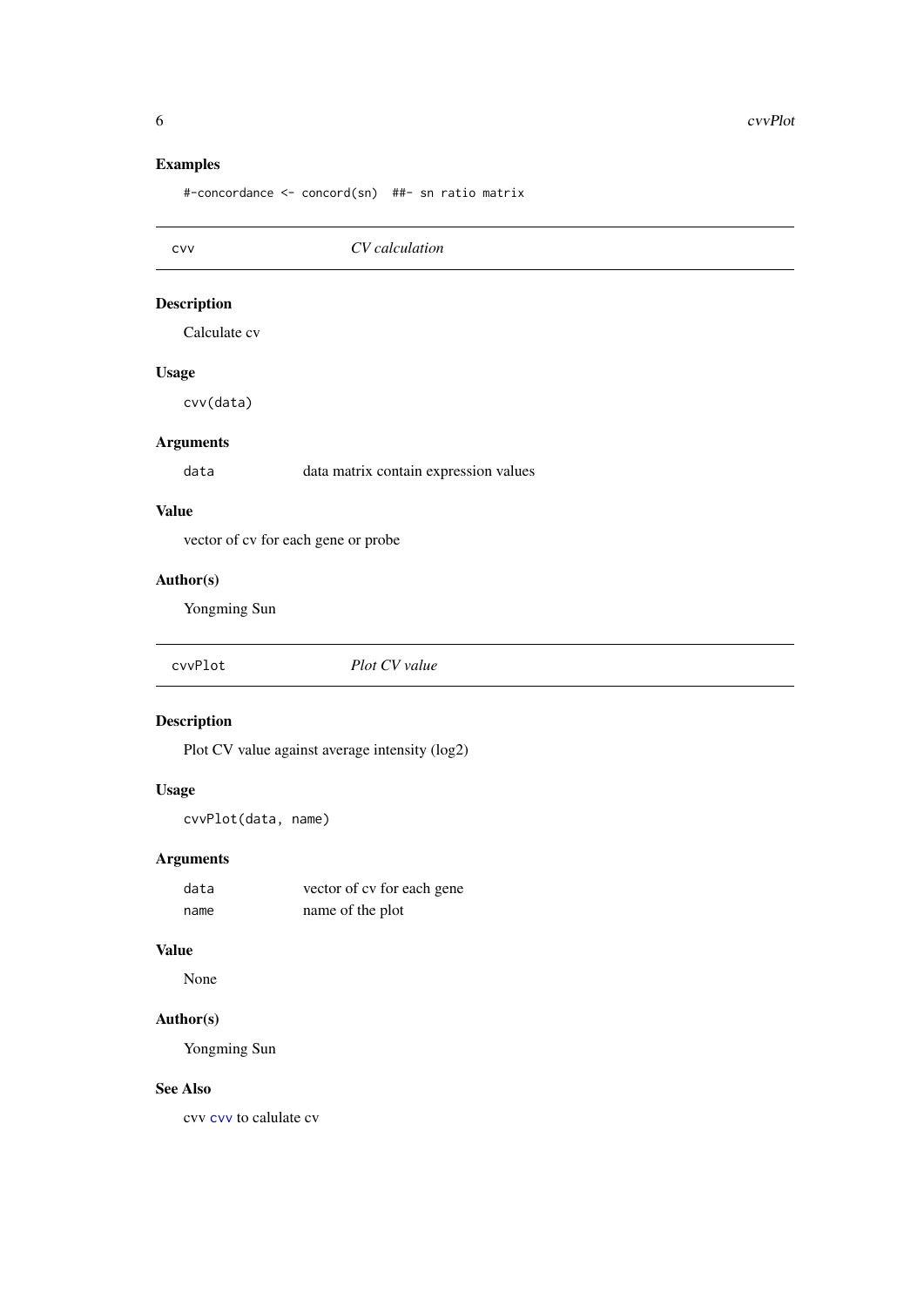<span id="page-6-0"></span>

If only one factor is provided in parameter, one way ANOVA is performed. If two factors are provided, two way ANOVA is performed.

# Usage

```
doANOVA(eset, group1, group2, snThresh = 3, detectSample = 0.5)
```
#### Arguments

| eset         | An ExpressionSet object.                                                                                                                                                  |
|--------------|---------------------------------------------------------------------------------------------------------------------------------------------------------------------------|
| group1       | A factor name or labels to test on. If eset is an Expression Set object, either<br>name or labels can be used. If eset is an expression matrix, labels should be<br>used. |
| group2       | A factor name or labels to test on.                                                                                                                                       |
| snThresh     | Using probes detectable for ANOVA analysis, default S/N value is 3 or more to<br>be considered detectable.                                                                |
| detectSample | The percentage of samples the probe is detected in order to be considered in<br>ANOVA analysis.                                                                           |

#### Details

At least one group should be provided. If ExpressionSet object is used, group1 or group2 is the name of the sampleGroup defined in experiment design file. If labels are to be used, they can be either numeric or text, e.g., c(1,1,2,2,3,3) or c("treat1", "treat1", "treat2", "treat2", "treat3", "treat3").

If the probe is detectable in 50% (default) or more samples in any one of the subgroup, it is included in the ANOVA analysis.

#### Value

a vector if one way ANOVA; a matrix if two way ANOVA

#### Author(s)

Y Andrew Sun

#### Examples

```
#- one way ANOVA
#- anova <- doANOVA(eset, "sampleGroup")
 #- two way ANOVA
#- anova <- doANOVA(eset, "sampleGroup1", "sampleGoup2")
```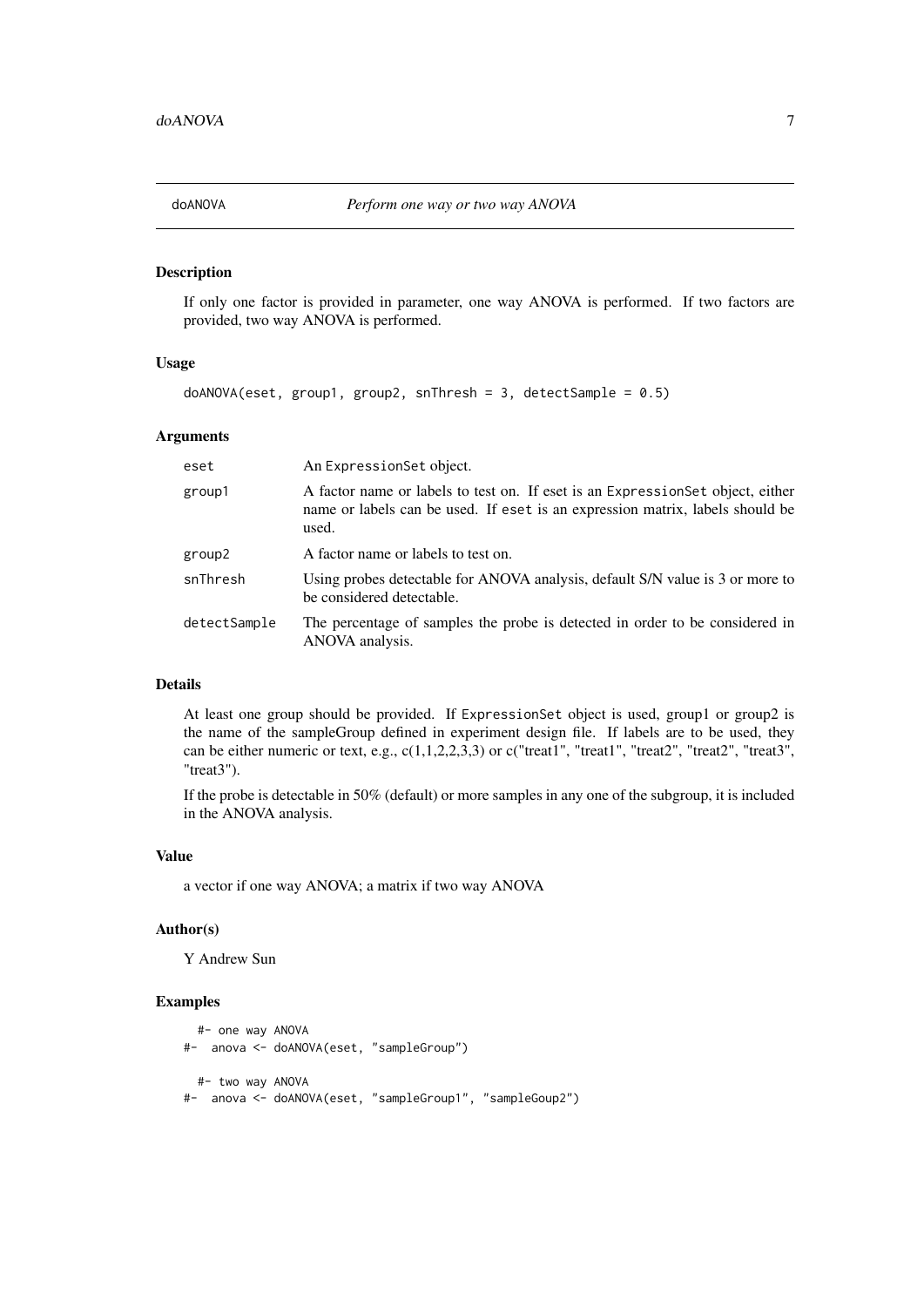<span id="page-7-0"></span>The local pooled error test attempts to reduce dependence on the within-gene estimates in tests for differential expression, by pooling error estimates within regions of similar intensity. Note that with the large number of genes there will be genes with low within-gene error estimates by chance, so that some signal-to-noise ratios will be large regardless of mean expression intensities and foldchange. The local pooled error attempts to avert this by combining within-gene error estimates with those of genes with similar expression intensity.

#### Usage

doLPE(eset, group, member, name =  $"$ , snThresh = 3, detectSample = 0.5)

#### Arguments

| eset         | an ExpressionSet object                                                                                                                                                                                    |
|--------------|------------------------------------------------------------------------------------------------------------------------------------------------------------------------------------------------------------|
| group        | which group should LPE be performed                                                                                                                                                                        |
| member       | optional. The member names in the group specified above                                                                                                                                                    |
| name         | a prefix name for use when writing output to file.                                                                                                                                                         |
| snThresh     | S/N ratio threshold to use to define gene detectability                                                                                                                                                    |
| detectSample | percentage of samples detectable above snThresh to include in LPE test. The<br>default is 50%. If the probe is detected in 50% or more samples in one of the<br>subgroup, it is considered in LPE analysis |

#### Details

The LPE test statistic numerator is the difference in medians between the two experimental conditions. The test statistic denominator is the combined pooled standard error for the two experimental conditions obtained by looking up the var.M from each baseOlig.error variance function. The conversion to p-values is based on the Gaussian distribution for difference if order statistics (medians). The user may select both the smoother degrees of freedom (smaller is smoother) and the trim percent to obtain a variance function to suit particular issues i.e. variability of genes with low expression intensity.

#### Value

Dataframe

# Author(s)

Y Andrew Sun

#### References

Bioconductor LPE package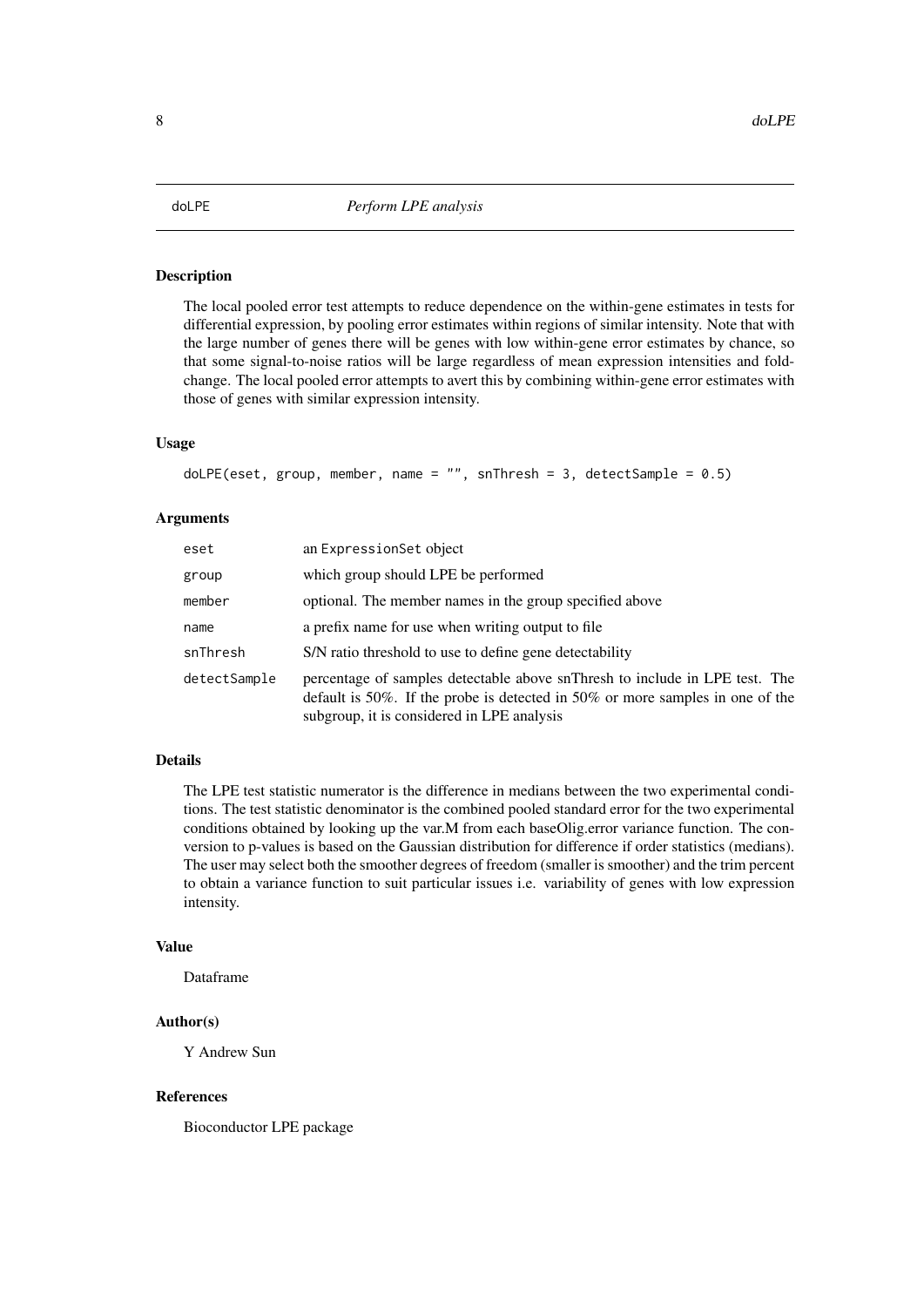#### <span id="page-8-0"></span>doPlotEset 99

#### Examples

##---- Some example usage ----

doPlotEset *Produce a number of QA plot plus t and ANOVA test*

#### Description

Produce boxplot, MA plot, scatter plot, correlation, S/N detection concordance, CV, and t test, ANOVA test if subgroup is more than 2

# Usage

```
doPlotEset(eset, group, name = "", snThresh = 3, test = TRUE, ...)
```
#### Arguments

| eset     | an ExpressionSet object                               |
|----------|-------------------------------------------------------|
| group    | name of the group from experiment design file         |
| name     | a name for use in output files for record purpose     |
| snThresh | threshold of S/N considered detectable, default $=$ 3 |
| test     | whether t or ANOVA test should be performed           |
|          | Additional arguments, currently not implemented       |

#### Details

The t test and fold change is performed with function fctPlot. See additional information with fctPlot. ANOVA is performed with doANOVA.

If there are more than 2 subgroup in group, t test and fold change will be performed for each pair of subgroup and one way ANOVA will be performed. If subgroup is 2, ANOVA will not be performed.

#### Value

None. A number of plots and t or ANOVA test result file will be produced.

#### Author(s)

Y Andrew Sun

#### Examples

```
#-doPlotEset(eset, "sampleGroup")
#-doPlotEset(eset, "sampleGroup", name = "perfect")
#-doPlotEset(eset, "sampleGroup", test = FALSE) ##- t test will be not performed
```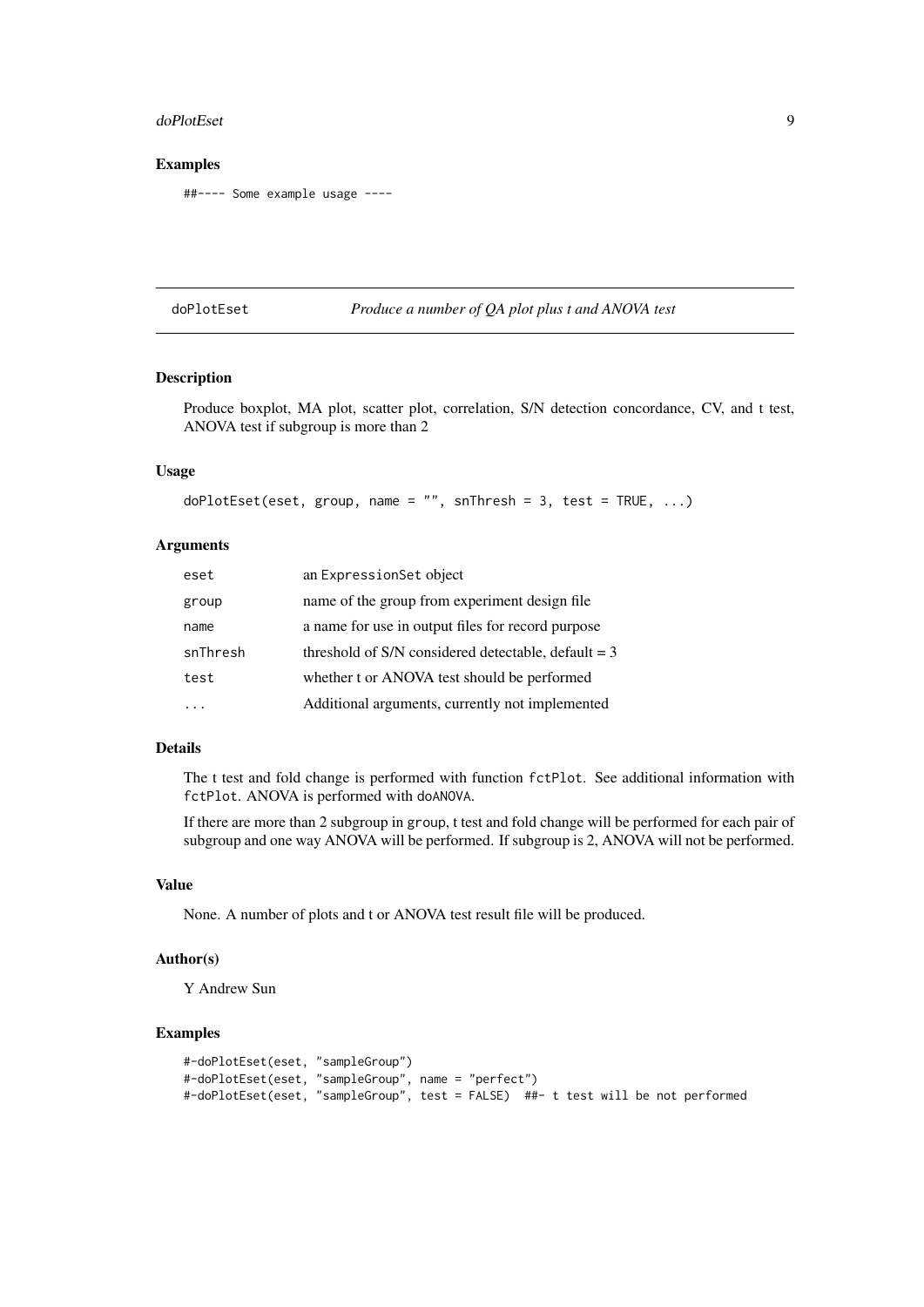<span id="page-9-0"></span>

Calculate fold changes and p values from t test, and plot the results using preset FDR threshold

#### Usage

```
doPlotFCT(eset, group, grpMember, order1 = NULL, order2 = NULL,
detectSample = 0.5, snThresh = 3, ...)
```
#### Arguments

| eset               | an ExpressionSet object                                                                                                                                                                                                                                                                                               |
|--------------------|-----------------------------------------------------------------------------------------------------------------------------------------------------------------------------------------------------------------------------------------------------------------------------------------------------------------------|
| group              | which group from experiment design should calculation and plot be performed                                                                                                                                                                                                                                           |
| grpMember          | optional group member within the group                                                                                                                                                                                                                                                                                |
| order1             | optional, For a pairwise comparison the ordering of the first group of replicates                                                                                                                                                                                                                                     |
| order <sub>2</sub> | optional, For a pairwise comparison the ordering of the first group of replicates                                                                                                                                                                                                                                     |
| detectSample       | optional number between 0 and 1 to indicate the percentage of arrays should be<br>above snThresh to include in the t test analysis. Default = $0.5$ . If the probe is<br>detected in 50% or more samples on one of the subgroup, the probe is included<br>in the t test, otherwise, it will be excluded in the t test |
| snThresh           | optional S/N ratio threshold. Default = $3$                                                                                                                                                                                                                                                                           |
| $\cdots$           | Additional argument, currently not implemented                                                                                                                                                                                                                                                                        |

#### Details

Group members are optional. For example, if group name is "tissue", and group members in experiment design file include "brain", "liver", "lung", "muscle". We could include c("brain", "liver") as group member for the parameter, then t test will be performed between "brain" and "liver", and "lung" "muscle" will be ignored. However, if we omit group member in the arguments, all tissue members will be used for t test. In this case, there will be 6 pairwise t test between each member of the group.

If order1 and order2 are specified then a paired sample t-test will be conducted between the groups, with the arrays in each group sorted according to the ordering specified. For example, if order1 is  $c(1,3,2)$  and order2 is  $c(1,2,3)$ , then the sample pairing is a1-b1, a3-b2, a2-b3, with a and b are subgroup 1 and subgroup 2 within the group.

The fold changes are difference between averaged subgroup1 expression vs averaged subgroup2. If paired t test is performed, the fold changes are calculated using each paired difference and take an average of paired difference.

#### Value

None. But a number of plot and result files will be produced.

# Author(s)

Y Andrew Sun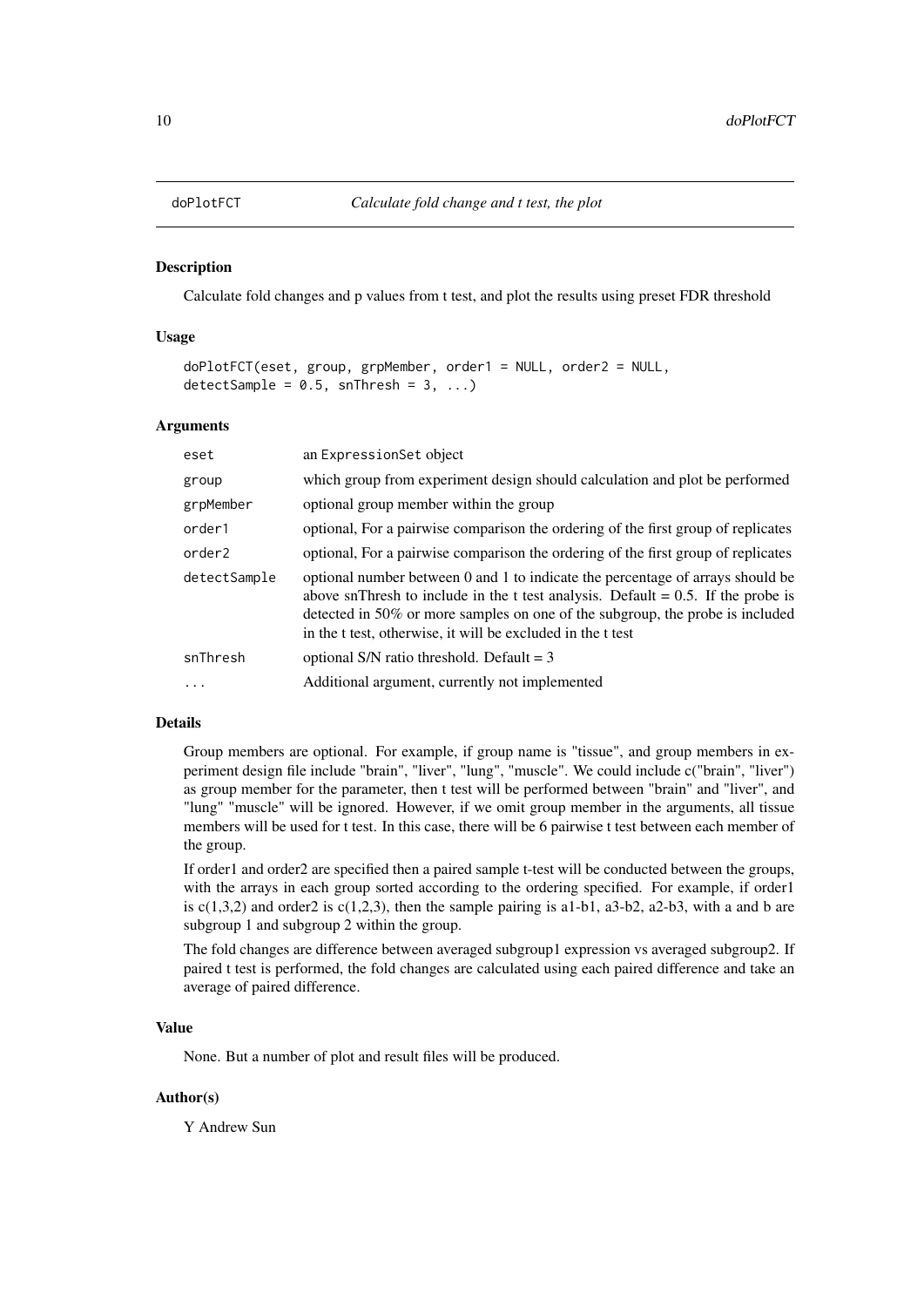#### <span id="page-10-0"></span>doVennDiagram 11

#### Examples

```
#- doPlotFCT(eset, "sampleGroup", c("liver", "muscle"))
#- For a paired t test
#- doPlotFCT(eset, "sampleGroup", c("liver", "muscle"), order1 = c(1,2,3), order2 = c(1,3,2))
```
doVennDiagram *Create Venn Diagram*

# Description

Create Venn diagram from lists.

#### Usage

doVennDiagram(a, b, c = NULL, names, ...)

# Arguments

|       | a vector of first list           |
|-------|----------------------------------|
| h     | a vector of second list          |
| C     | a vector of third list, optional |
| names | a vector for the name of the set |
|       | additional graphical parameter   |

# Details

The funciton will create Venn diagram. If two lists (a and b) are provided, two-way Venn diagram will produced. If three lists (a, b, and c) are provided, three-way Venn diagram will be produced.

This function depends on some functions of limma package, and is derived from limma package.

#### Value

A plot of Venn diagram

#### Author(s)

Yongming Sun

#### References

Bioconductor limma package.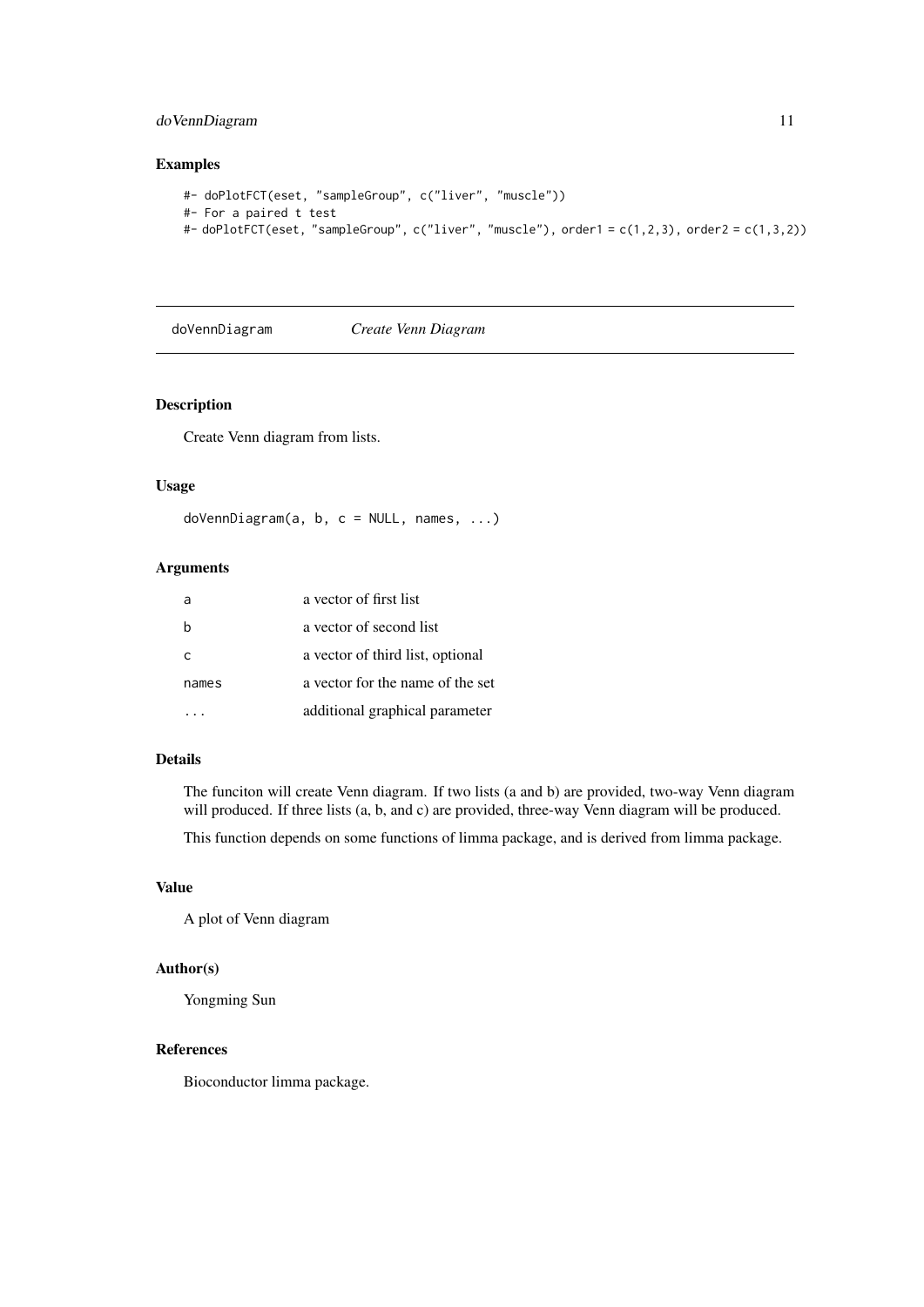<span id="page-11-0"></span>

Drawing actual Venn diagram

# Usage

```
drawVennDiagram(object, names, mar = rep(0.5, 4), cex = 1, ...)
```
# Arguments

| object    | VennCounts object produced by VennCounts, which is numeric matrix with last<br>column "Counts" giving counts for each possible vector outcome |
|-----------|-----------------------------------------------------------------------------------------------------------------------------------------------|
| names     | optional character vector giving names for the sets                                                                                           |
| mar       | numeric vector of length 4 specifying the width of the margins around the plot.<br>This argument is passed to par.                            |
| cex       | numerical value giving the amount by which the contrast names should be scaled<br>on the plot relative to the default plotting text. See par. |
| $\ddotsc$ | any other arguments are passed to plot                                                                                                        |

# Value

a plot of Venn Diagram

# Author(s)

Yongming Sun

# References

Bioconductor Limma package

# Examples

##---- Do not call this function directly !! ----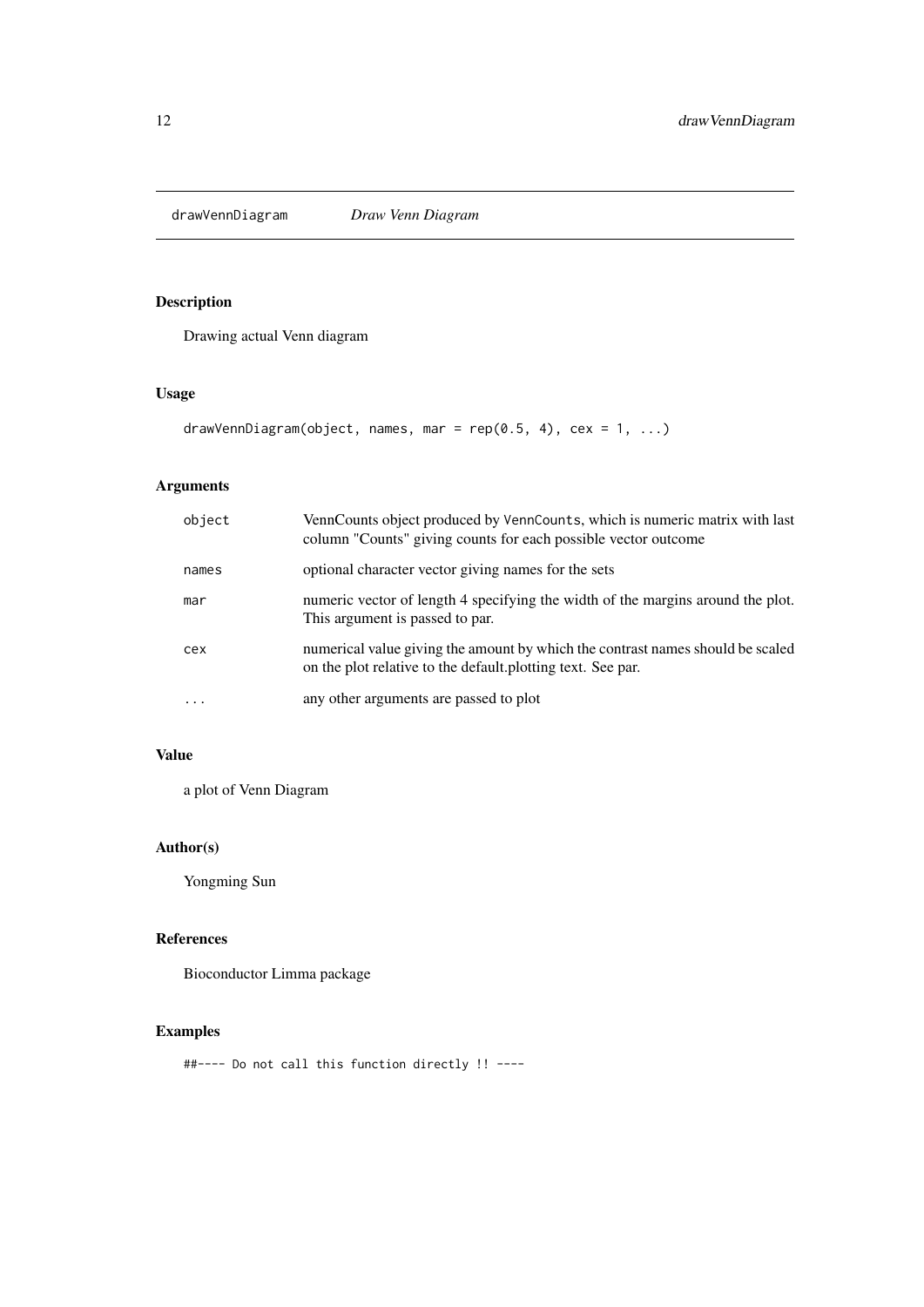<span id="page-12-0"></span>getMemberEset *Produce a sub ExpressionSet given a group and its members*

# Description

From a group and its member name, return an ExpressionSet containing just these members

# Usage

getMemberEset(eset, group, member)

#### Arguments

| eset   | an ExpressionSet object                                           |
|--------|-------------------------------------------------------------------|
| group  | the name of the group which must be in the experiment design file |
| member | member name(s) in the above mentioned group                       |

# Value

an ExpressionSet object

#### Author(s)

Yongming Sun

| getPantherMap |  |  |  |  |  |  | Create pie chart for probes involved in Panther Pathway |  |
|---------------|--|--|--|--|--|--|---------------------------------------------------------|--|
|---------------|--|--|--|--|--|--|---------------------------------------------------------|--|

# Description

Given a list of probeID, attempt to find out panther classification information

# Usage

getPantherMap(probeID, title, figDir)

#### Arguments

| probeID | a list of probelDs                        |
|---------|-------------------------------------------|
| title   | the title for the figure to be generated  |
| figDir  | directory for the figures to be placed in |

# Value

None. Several figures will be generated.

# Author(s)

Yongming Sun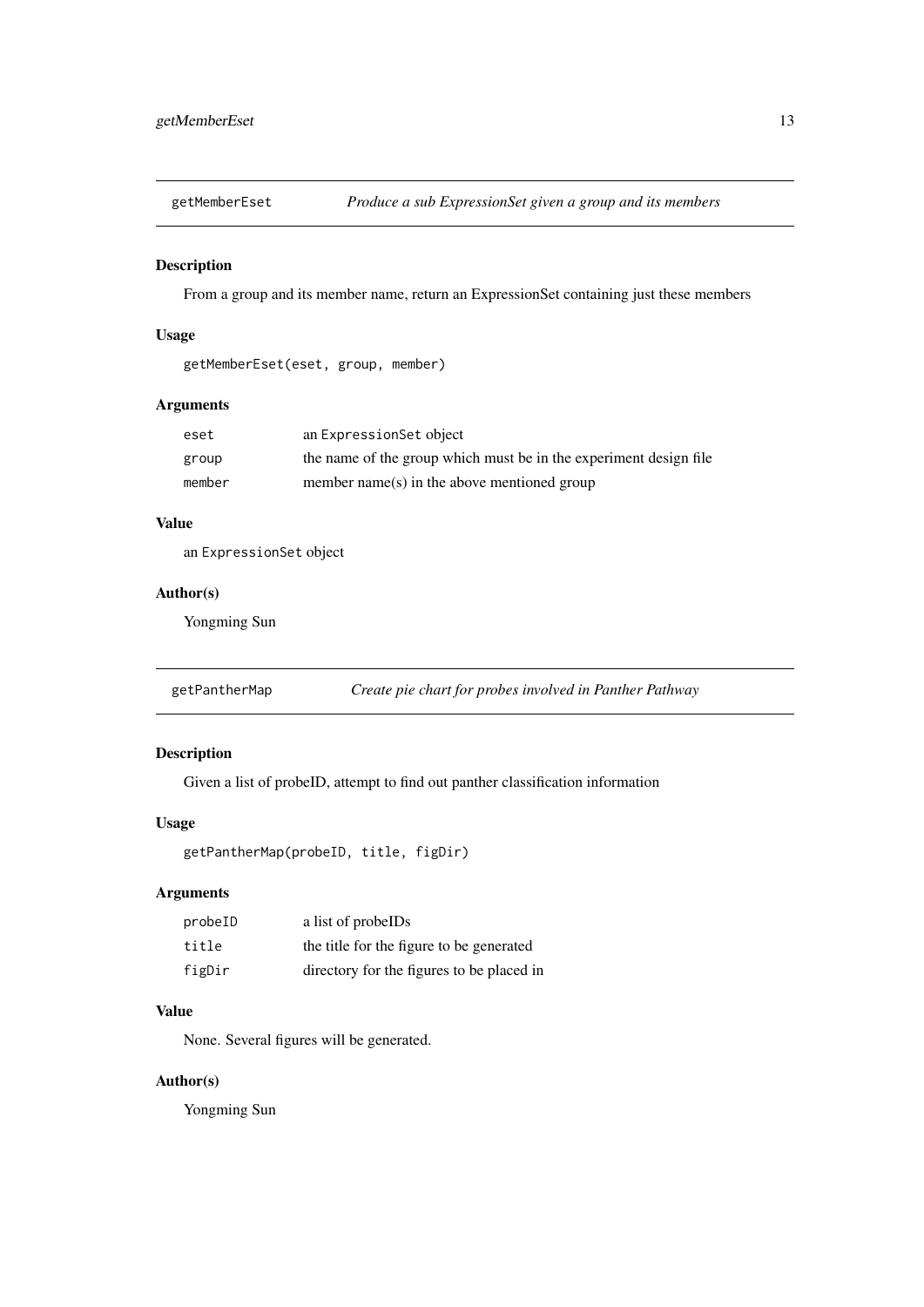<span id="page-13-0"></span>

plot clustering heatmap using correlation

# Usage

```
hclusterPlot(expr, title, dist)
```
#### Arguments

| expr  | matrix of gene expression value                                                                                                                               |
|-------|---------------------------------------------------------------------------------------------------------------------------------------------------------------|
| title | the title for the plot                                                                                                                                        |
| dist  | whether to use correlation or distance for clustering, default to use Euclidean<br>distance. Use dist = "Correlation" to cluster with correlation coefficient |

# Details

generating heatmap using correlation as distance

#### Value

None. heatmap will be generated.

# Author(s)

Y Andrew Sun

icpPlot *icp plot function*

# Description

QC plot for internal control probes

#### Usage

```
icpPlot(controlData, colProbeID = 1, plotWhat = "Signal", pdfDir, jpgDir)
```
# Arguments

| controlData | Signal intensity matrix for icp probes                |
|-------------|-------------------------------------------------------|
| colProbeID  | the column where probeID is located                   |
| plotWhat    | Whether we are plotting signal or S/N                 |
| pdfDir      | a directory where pdf files should be produced        |
| jpgDir      | a directory where jpg or bmp files should be produced |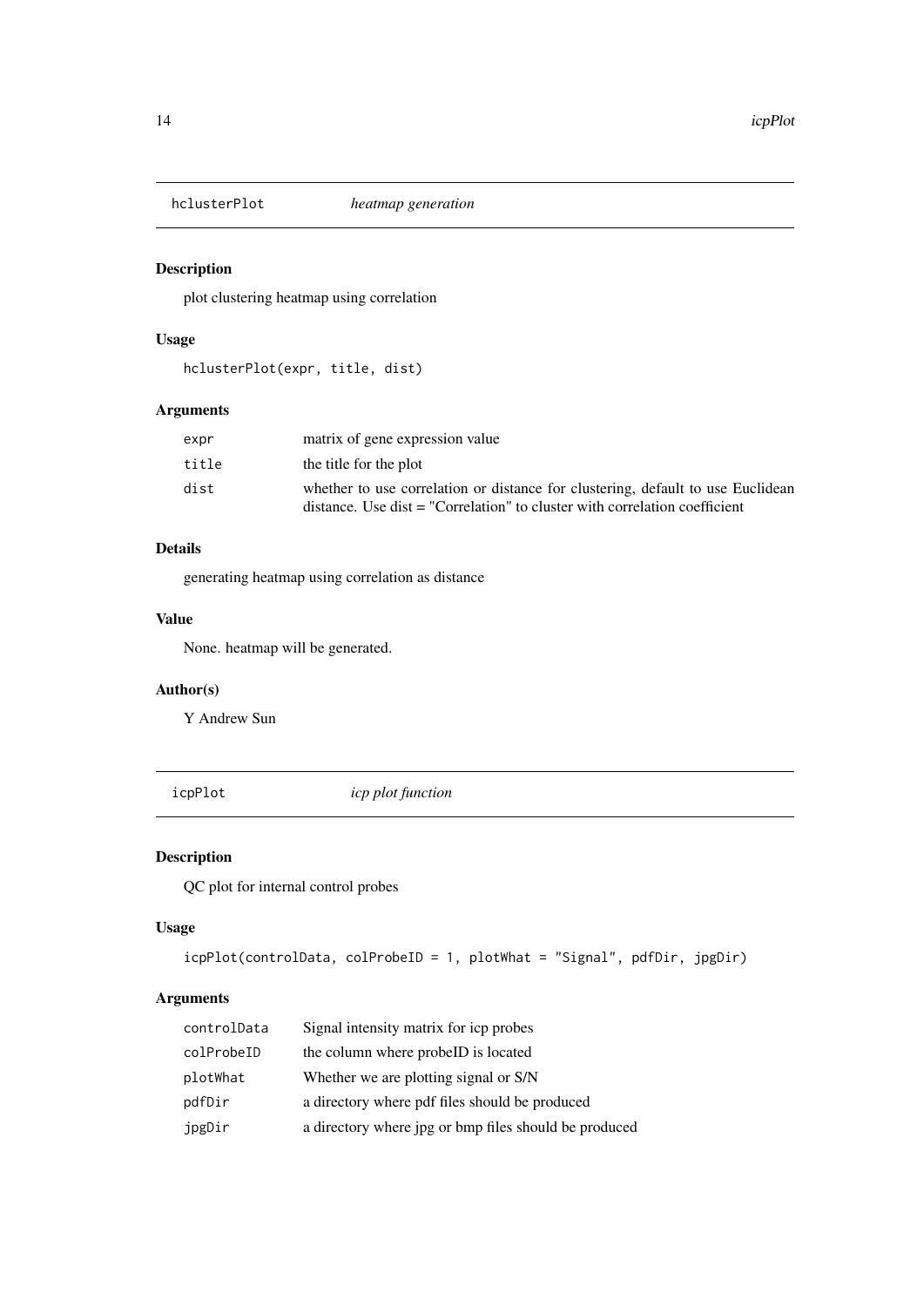#### <span id="page-14-0"></span>imputeFlag 15

# Value

A series of QC plots

# Author(s)

Yongming Sun

# Examples

```
##---- Do not call this function DIRECTLY !! ----
```
imputeFlag *Perform imputation for missing values (FLAG > 5000)*

#### Description

Perform imputation for missing values.

#### Usage

```
imputeFlag(rawSig, pd = NULL, group = "", impute = "avg")
```
# Arguments

| rawSig | a matrix containing gene expression with missing values labeled as NA |
|--------|-----------------------------------------------------------------------|
| pd     | phenoData object                                                      |
| group  | which group should average be performed                               |
| impute | choice of impute method, only avg (average) is implemented            |

# Value

a list containing a matrix with the imputed values and rows that are imputed.

# Author(s)

Y Andrew Sun

# Examples

```
#-imputed <- imputeFlag(raw, pd, group = "tissue", impute = "avg") ##- sn ratio matrix
```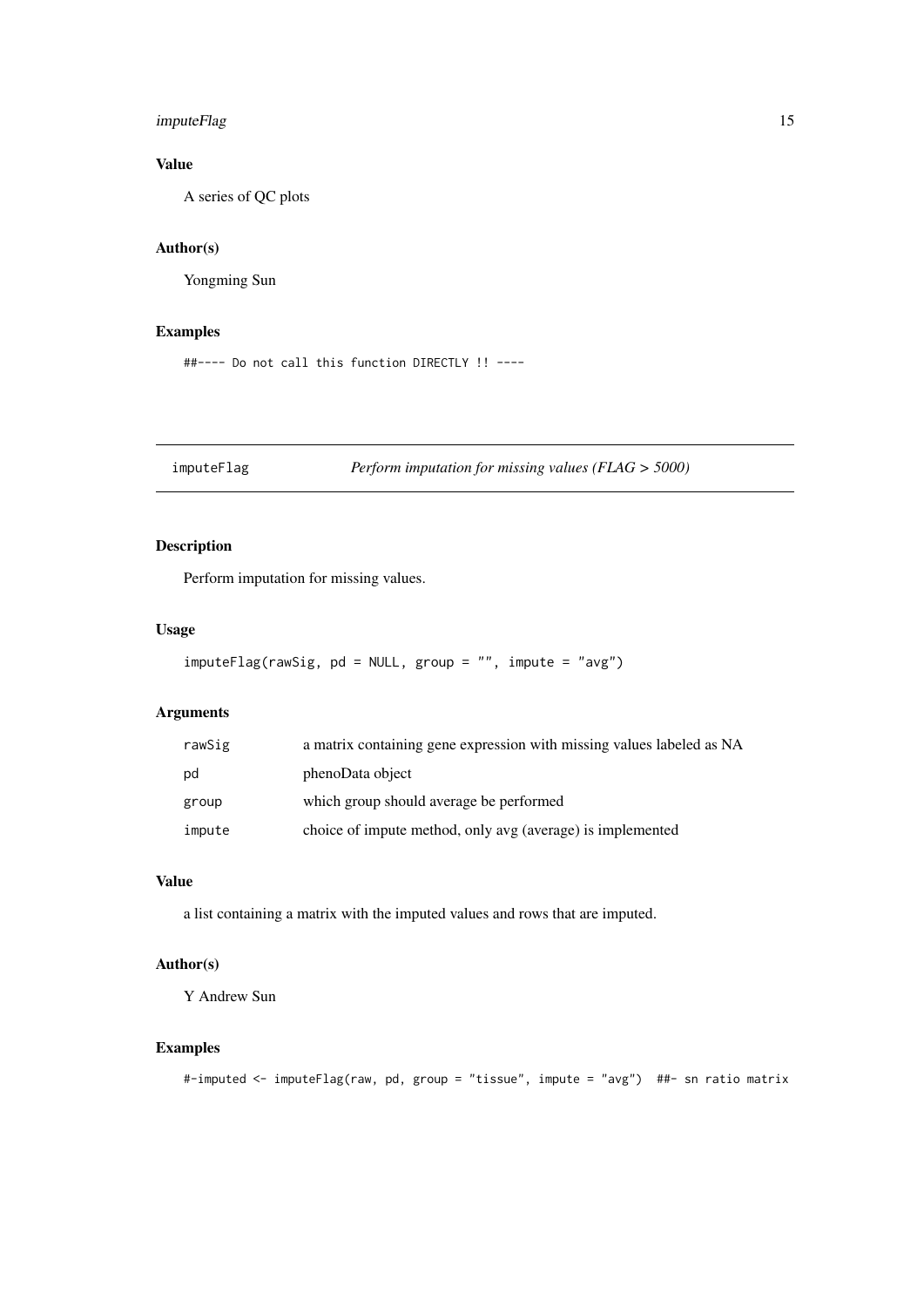<span id="page-15-0"></span>

Perform Benjamini and Hochberg FDR adjustment on LPE results

# Usage

```
lpe.fdr.BH(lpe.result, adjp = "BH")
```
#### Arguments

| lpe.result | the result from LPE analysis     |
|------------|----------------------------------|
| adjp       | Type of adjustment, default "BH" |

### Details

Do not call this function directly. Called from doLPE

# Value

a matrix with original and ajusted p values

#### Author(s)

Yongming Sun

#### References

Bioconductor LPE package

#### Examples

##---- Do not call this function directly !! ----

mamaplot *MA plot function*

# Description

plot MA from vectors A and M

# Usage

```
mamplot(A, M, idx, subset = sample(1:length(M), min(c(10000, length(M)))), span = 2/3, family.loes:
```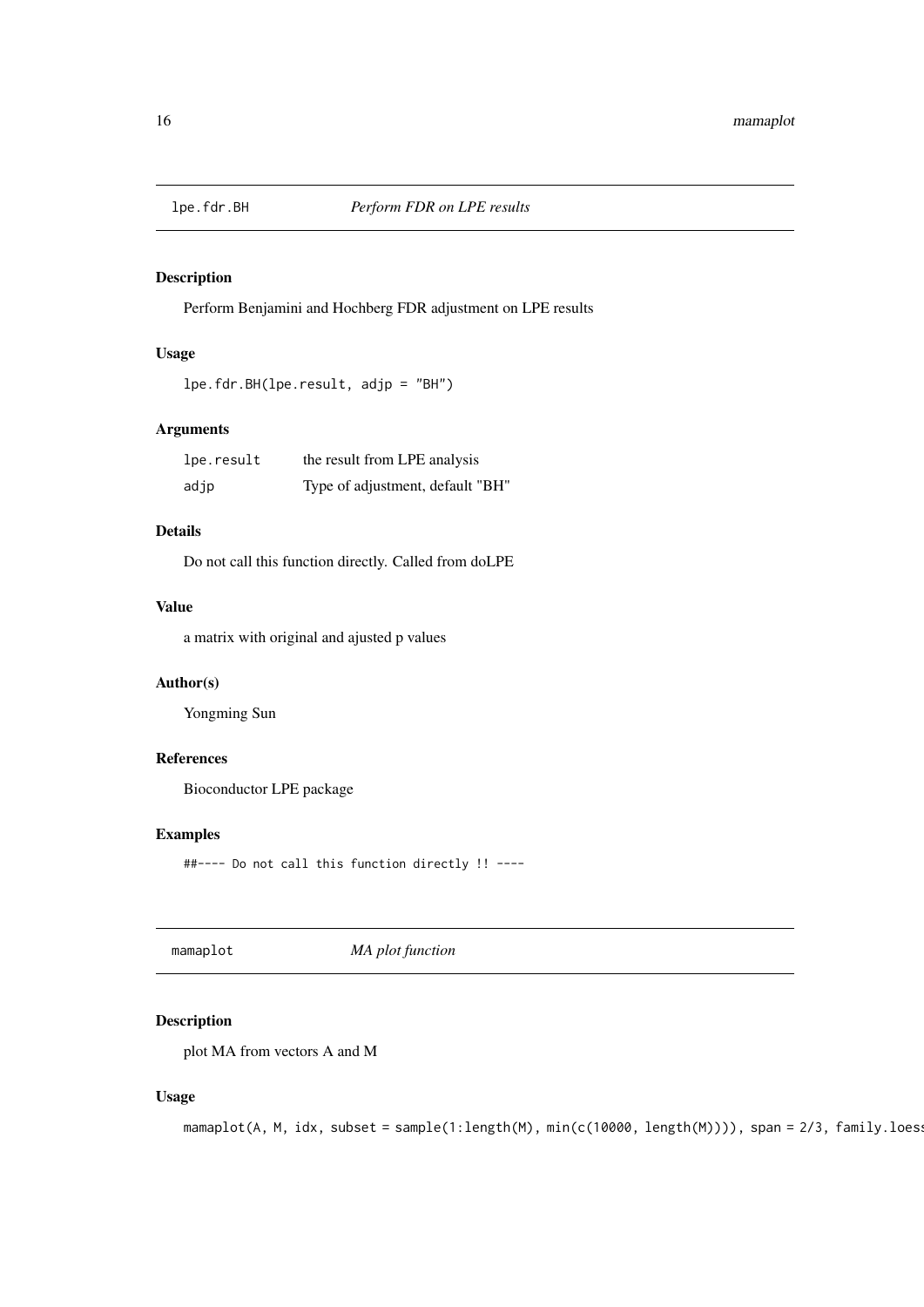#### <span id="page-16-0"></span>matrixPlot 17

#### Arguments

|              | vector of average signal    |
|--------------|-----------------------------|
| м            | vector of difference signal |
| idx          | index for which $S/N < 3$   |
| subset       | subset                      |
| span         | span                        |
| family.loess | loess fit                   |
| cex          | cex value                   |
|              | additional arguments        |

# Value

MA plot

# Note

Modified from bioconductor affy package

# Author(s)

Yongming Sun

### References

bioconductor affy package

# See Also

See Also as [mvaPair2](#page-17-1)

#### Examples

##---- Do not call this function DIRECTLY !! ----

matrixPlot *heatmap for matrix*

# Description

Create heatmap from a matrix

# Usage

```
matrixPlot(x, nrgcols = 50, rlabels = TRUE, clabels = TRUE, rcols = 1, ccols = 1, k = 10, title = "", .
```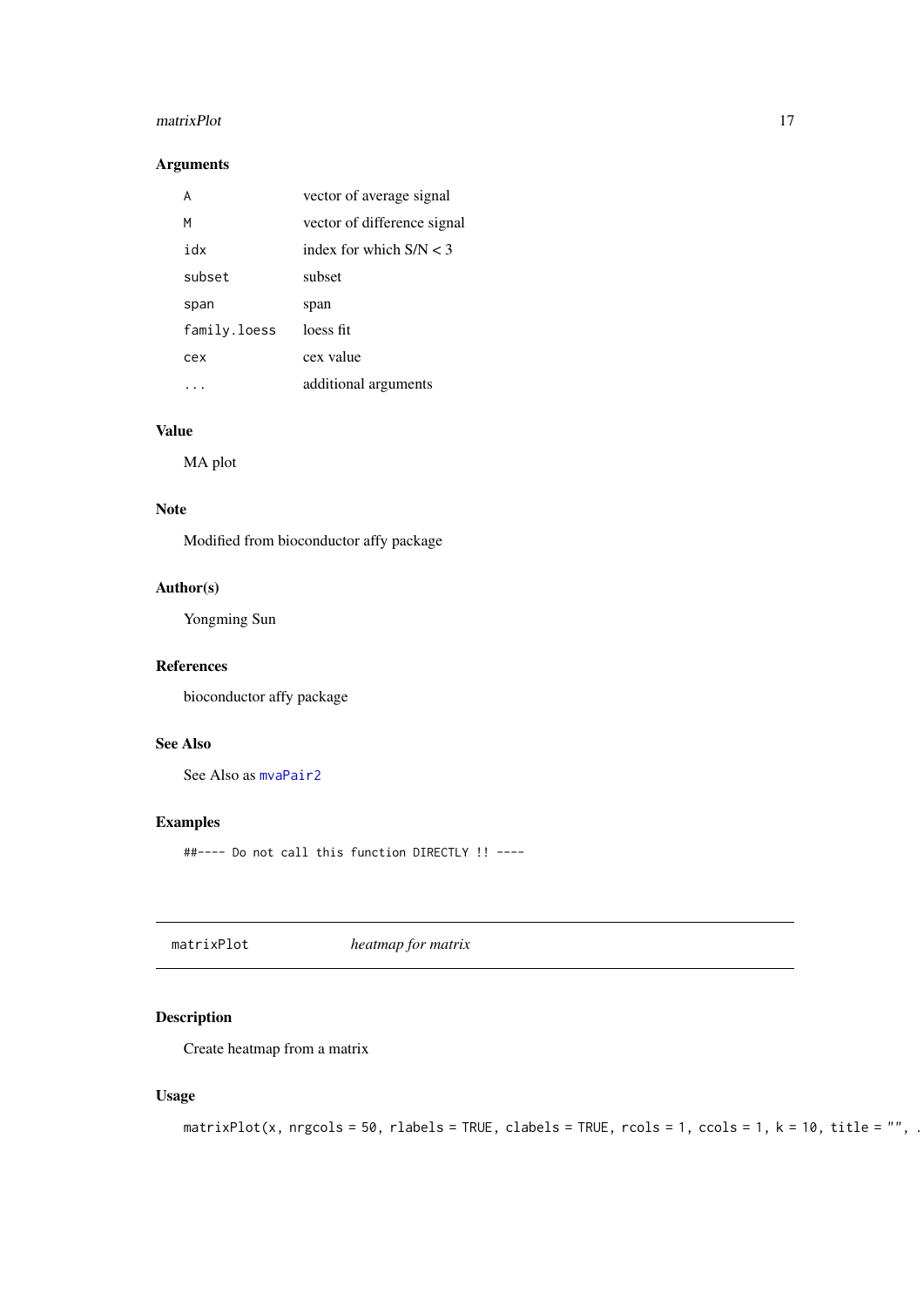<span id="page-17-0"></span>18 mvaPair2

#### Arguments

| x       | a matrix                            |
|---------|-------------------------------------|
| nrgcols | number of colors to use             |
| rlabels | whether to use row labels           |
| clabels | whether to use column labels        |
| rcols   | use supplemental row label          |
| ccols   | use supplemental column label       |
| k       | number of tick labels for scale bar |
| title   | title for the plot                  |
|         | additional argument                 |

#### Details

This function can be used to plot any numberic matrix, e.g., correlation matrix, S/N matrix, signal intensity matrix, etc

# Value

heatmap

#### Author(s)

Yongming Sun

<span id="page-17-1"></span>mvaPair2 *plot MA for each pair of columns*

#### Description

MA plot for each pair of columns

#### Usage

```
mvaPair2(x, y = NULL, snThresh = 3, labels = colnames(x), log.it = FALSE, span = 2/3,
    family.loess = "gaussian", digits = 3, line.col = 2, main = "MA plot", ... )
```
# Arguments

| x            | expression matrix              |
|--------------|--------------------------------|
| y            | S/N ratio matrix               |
| snThresh     | S/N threshold                  |
| labels       | name for the labels            |
| log.it       | should data be log transformed |
| span         | span of the plot               |
| family.loess | curve fitting                  |
| digits       | number of digits to display    |
| line.col     | size of the line col           |
| main         | title for the MA plot          |
|              | additional argument            |
|              |                                |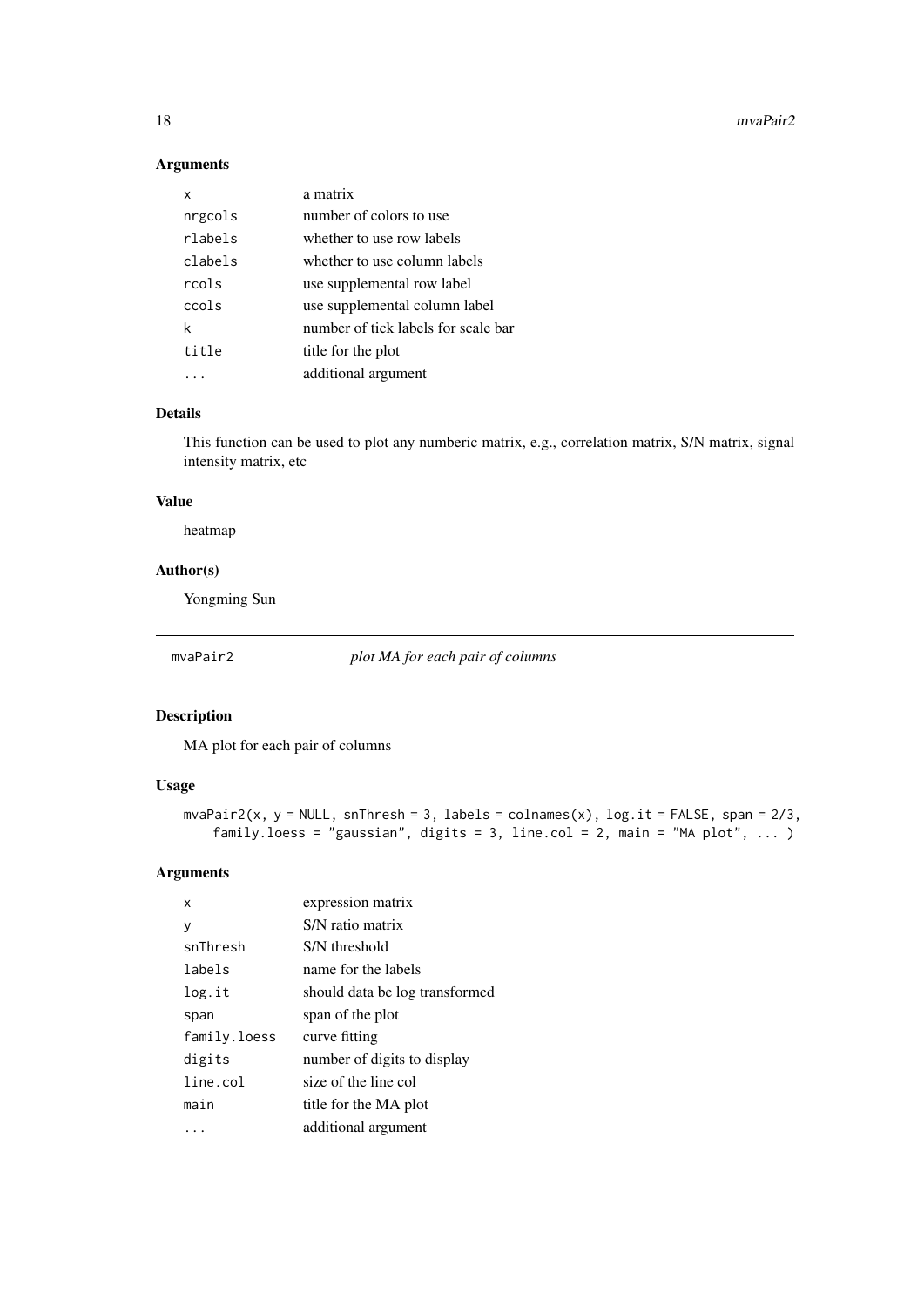#### <span id="page-18-0"></span>panel.cor and the contract of the contract of the contract of the contract of the contract of the contract of the contract of the contract of the contract of the contract of the contract of the contract of the contract of

# Details

If S/N ratio is available, probes with S/N < 3 in both array will be colored differently.

#### Value

MA plot

# Author(s)

Yongming Sun

# Examples

##---- exprs expression matrix, sn s/n ratio !! ----

panel.cor *Create correlation panel*

# Description

Create correlation panel

#### Usage

```
panel.cor(x, y, digits=3, prefix="", cex.cor)
```
#### Arguments

| $\mathsf{x}$ | vector of expression value for one sample     |
|--------------|-----------------------------------------------|
| У            | vector of expression value for another sample |
| digits       | number of digits to display the correlation   |
| prefix       | additional text to display                    |
| cex.cor      | size of the text                              |

# Value

None

# Author(s)

Yongming Sun

#### Examples

##---- Not intended for direct function call !! ----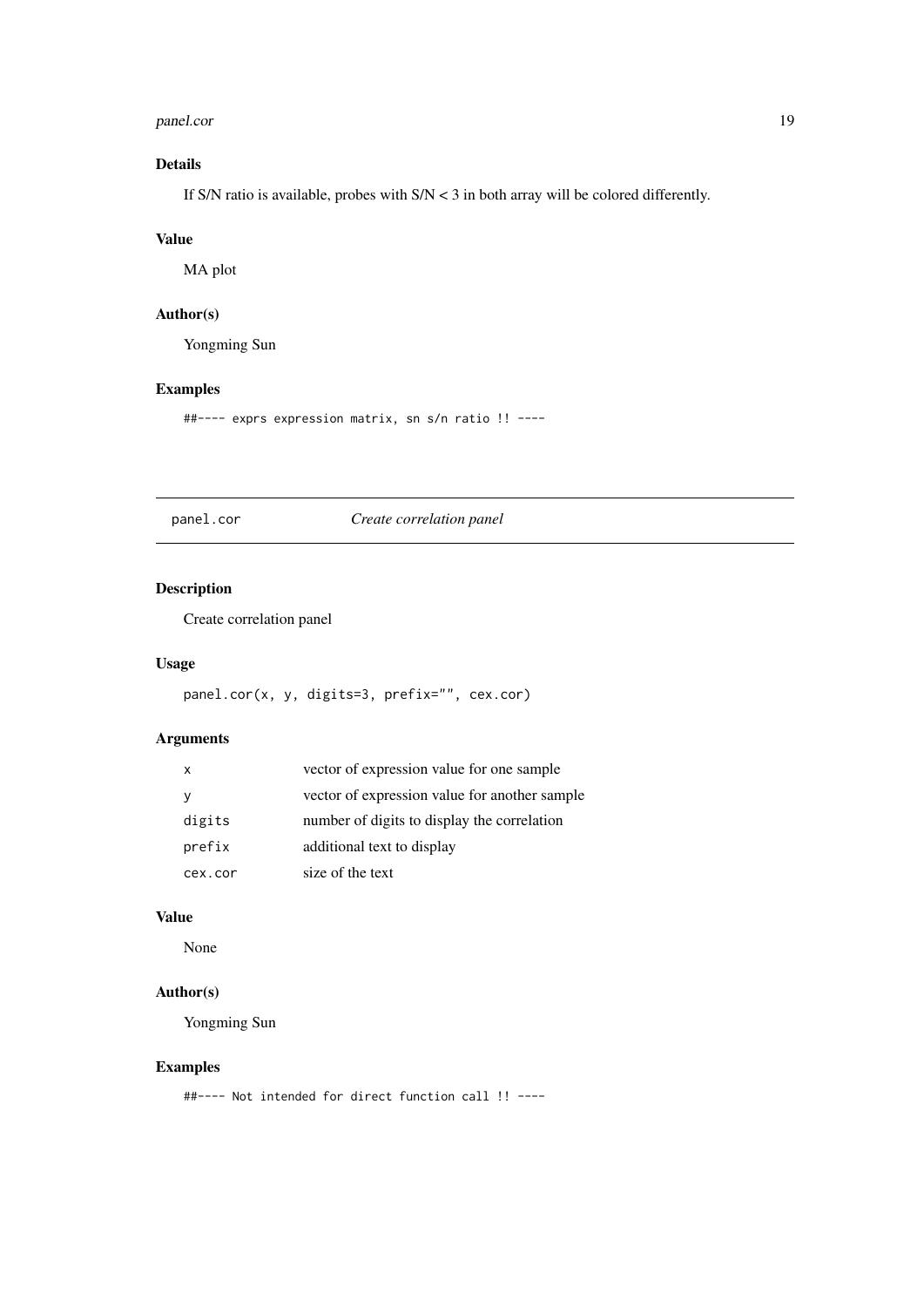<span id="page-19-0"></span>

Create scatter plot

# Usage

```
panel.scatter(x, y, col = "blue", bg = NA, pch = ".",cex = 1, col.smooth = "red", span = 2/3, iter = 3, ...)
```
# Arguments

| x          | vector of expression for one sample     |
|------------|-----------------------------------------|
| у          | vector of expression for another sample |
| col        | color of points                         |
| bg         | background colors                       |
| pch        | pch paremeter                           |
| cex        | size of text                            |
| col.smooth | color of smooth line                    |
| span       | span of the plot                        |
| iter       | iteration                               |
|            | additional arguments                    |

# Value

None

# Author(s)

Yongming Sun

# Examples

##---- Not intended for use this function directly !! ----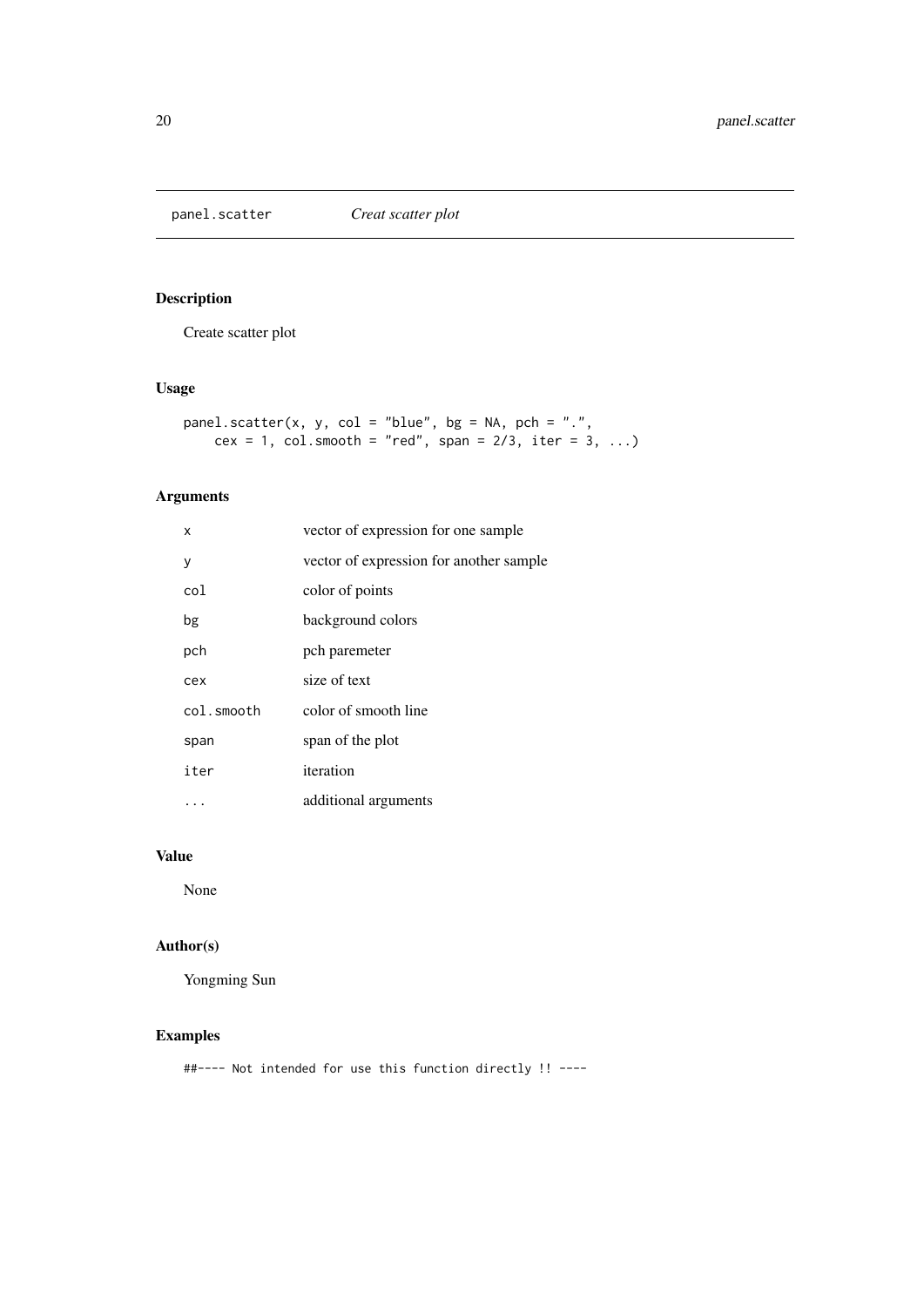<span id="page-20-0"></span>

Perform quantile normalization between arrays

#### Usage

```
qnNormalize(eData, snr, method = 'quantile', snThresh = 3, ties = TRUE)
```
#### Arguments

| eData    | matrix of gene expression values                                                             |
|----------|----------------------------------------------------------------------------------------------|
| snr      | Optional signal/noise ratio. Only used for trimAMean method                                  |
| method   | The normalization method desired. Default method is quantile                                 |
| snThresh | Signal/noise threshold (default $= 3$ ) to indicate presence or absence of a probe<br>signal |
| ties     | handle values with same rank                                                                 |

#### Details

This function performs various normalization for the array data. The default is quantile normalization method (adapted from Bioconductor limma package). Other normalization methods include median, mean, trimMean (trimmed mean), trimAMean (mean with absent gene removed).

For the median normalizaiton, the median signal of each array is scaled to the same value (this value is calculated to equal to the median of all values in the data). The signal values for each array are then adjusted by the scaling factor.

For the mean normalization, the approach is similar to the median normalization procedure except that the mean signal of each array is scaled to the same value (this value is median of all signals in the data).

For the trimMean normalization, the approach is similar to the mean normalization except that the mean for each array is calculated after trimming the top and botton 5% of signals (a total of 10% of values).

For the trimAMean normalization, the signal values for absent probes are not considered. If the s/n of a probe is less than snThresh (default = 3), the expression of the probe is considered not present (absent). The remaining values are then trimmed (top and botton 2.5%, a total of 5%), and the mean value for each array after trimming is scaled to the same value (median of all values in the data).

#### Value

data matrix with quantile normalized data values

#### Author(s)

Yongming Sun

#### References

bioconductor limma package for quantile normalization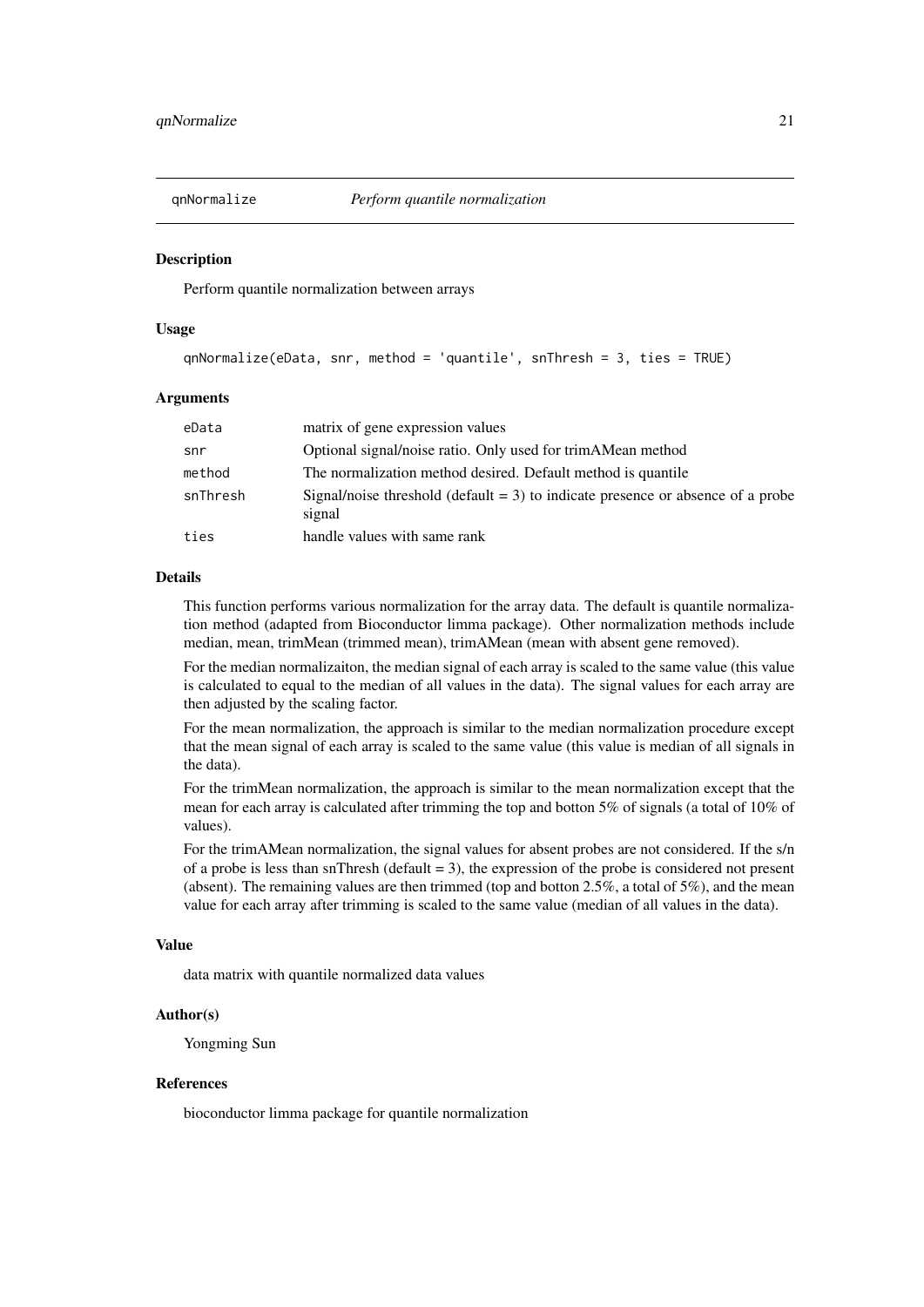<span id="page-21-0"></span>rgcolorsfunc *generate color map*

## Description

Generate color map for heatmap use

### Usage

rgcolorsfunc(n = 50)

#### Arguments

n number of colors to generate

#### Value

rgb color vector

# Author(s)

Yongming Sun

# Examples

## Do not call this function directly rgb <- rgcolorsfunc()

savejpg *save device to jpg image file*

#### Description

save plot device to jpg image file

#### Usage

savejpg(x, width =  $1024$ , height = 768)

#### Arguments

| x      | file name to be saved to          |
|--------|-----------------------------------|
| width  | The width for the figure in pixal |
| height | The height for the figure         |

#### Value

For windows version, it produce bmp formatted image, otherwise, produce jpg images.

#### Author(s)

Yongming Sun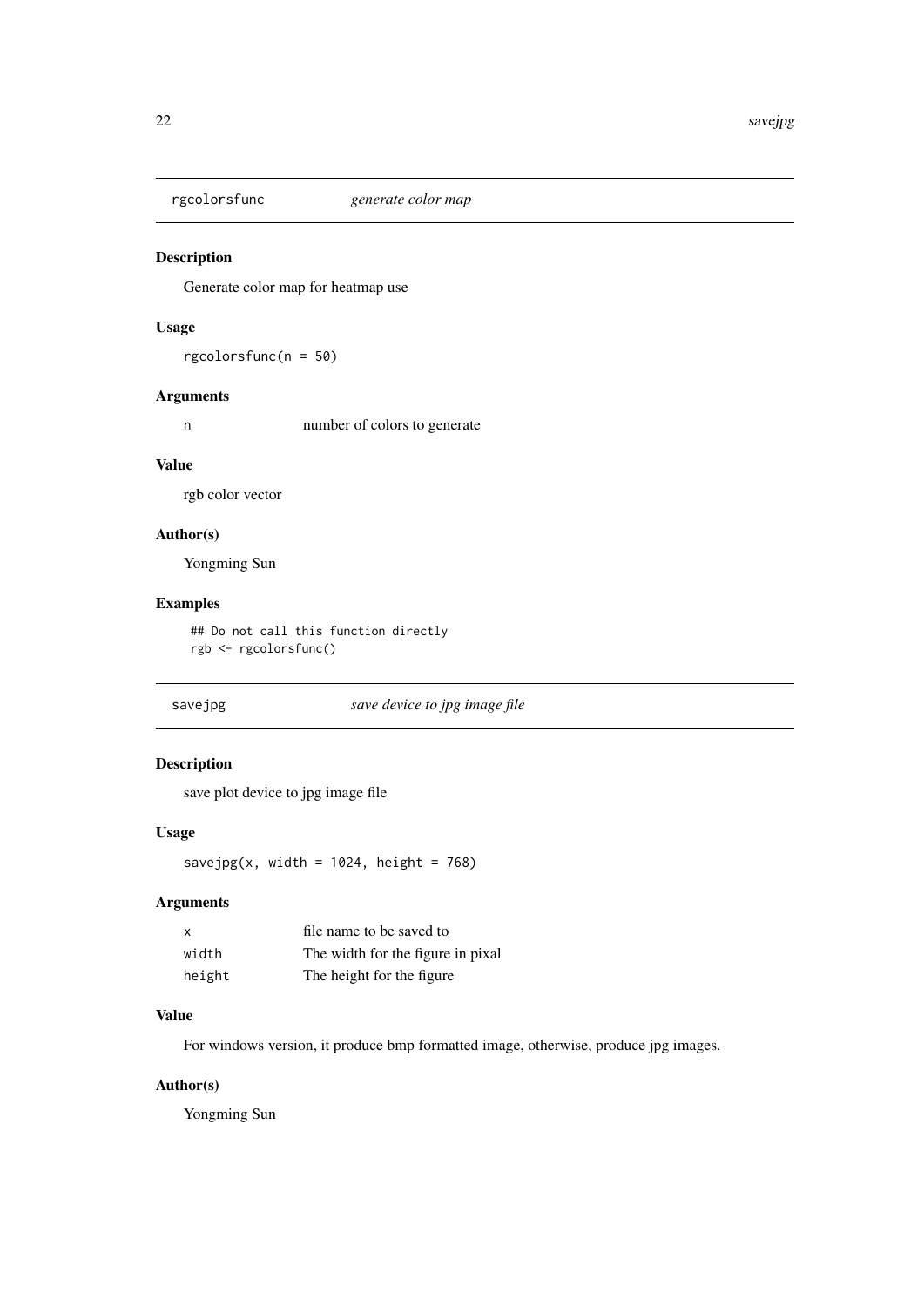<span id="page-22-0"></span>

Create a bar for heatmap scales

#### Usage

```
scaleColorBar(x, horizontal = FALSE, col = rgeolorsfunc(50), scale = 1:length(x),k = 10, cLen = 9, ...)
```
#### Arguments

| x               | vector of scales need to be plotted       |
|-----------------|-------------------------------------------|
| horizontal      | whether the bar is vertical or horizontal |
| co <sub>1</sub> | color function                            |
| scale           | scale of the bar                          |
|                 | number of intervals on scale              |
| cLen            | length of columns                         |
|                 | additional arguments                      |
|                 |                                           |

# Value

none

# Author(s)

Yongming Sun

#### Examples

##--- Do not call this function directly !! ----

snSummary *Create summary information for S/N ratio*

# Description

Create summary information for S/N ratio for each sample group

# Usage

```
snSummary(eset, snThresh = 3, group, grpMember)
```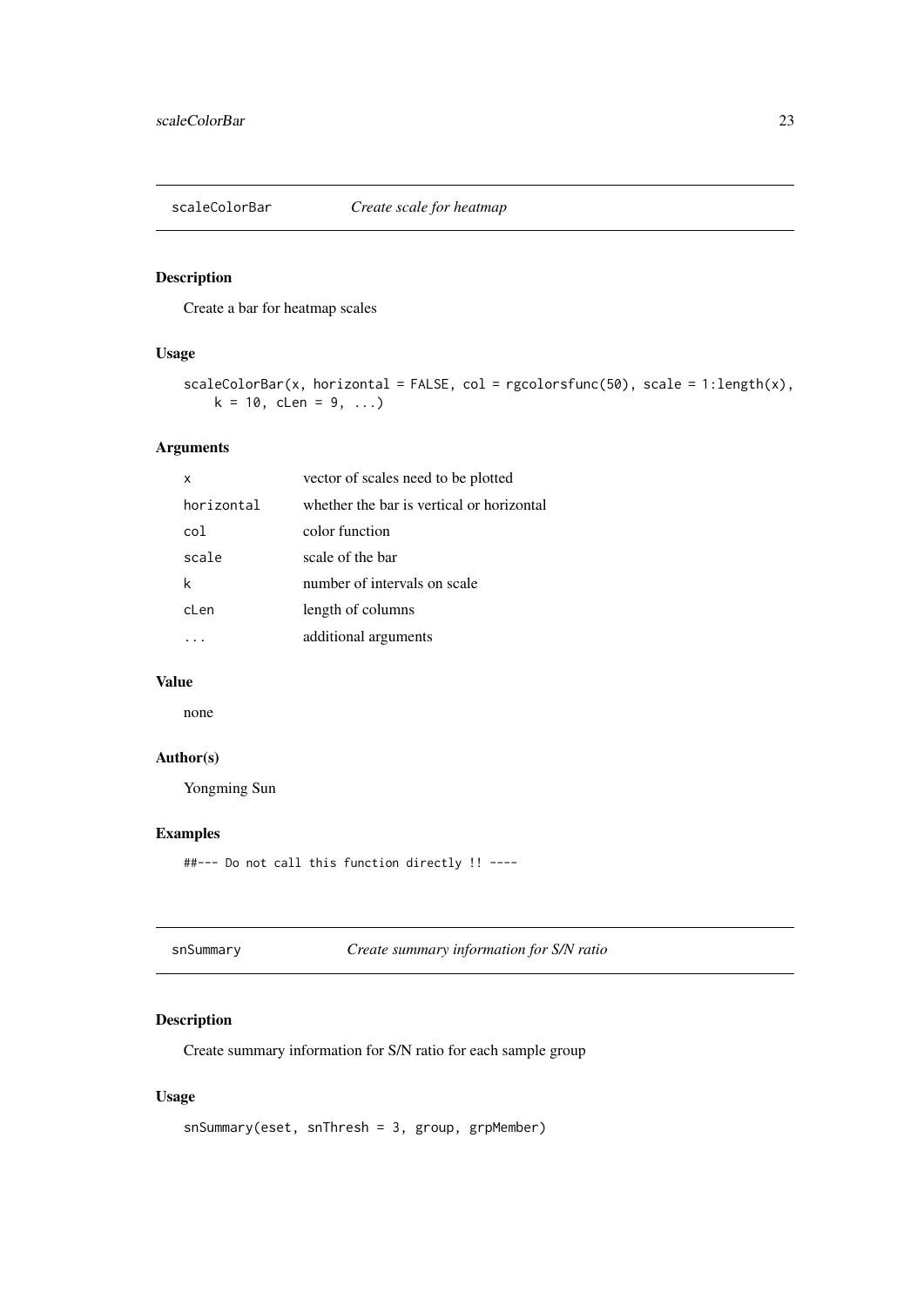# Arguments

| eset      | an ExpressionSet object                   |
|-----------|-------------------------------------------|
| snThresh  | S/N ratio threshold to use, default $=$ 3 |
| group     | sample group                              |
| grpMember | sample group members, optional            |

# Value

a matrix containing the number of samples with S/N >=3 for each probe

# Author(s)

Yongming Sun